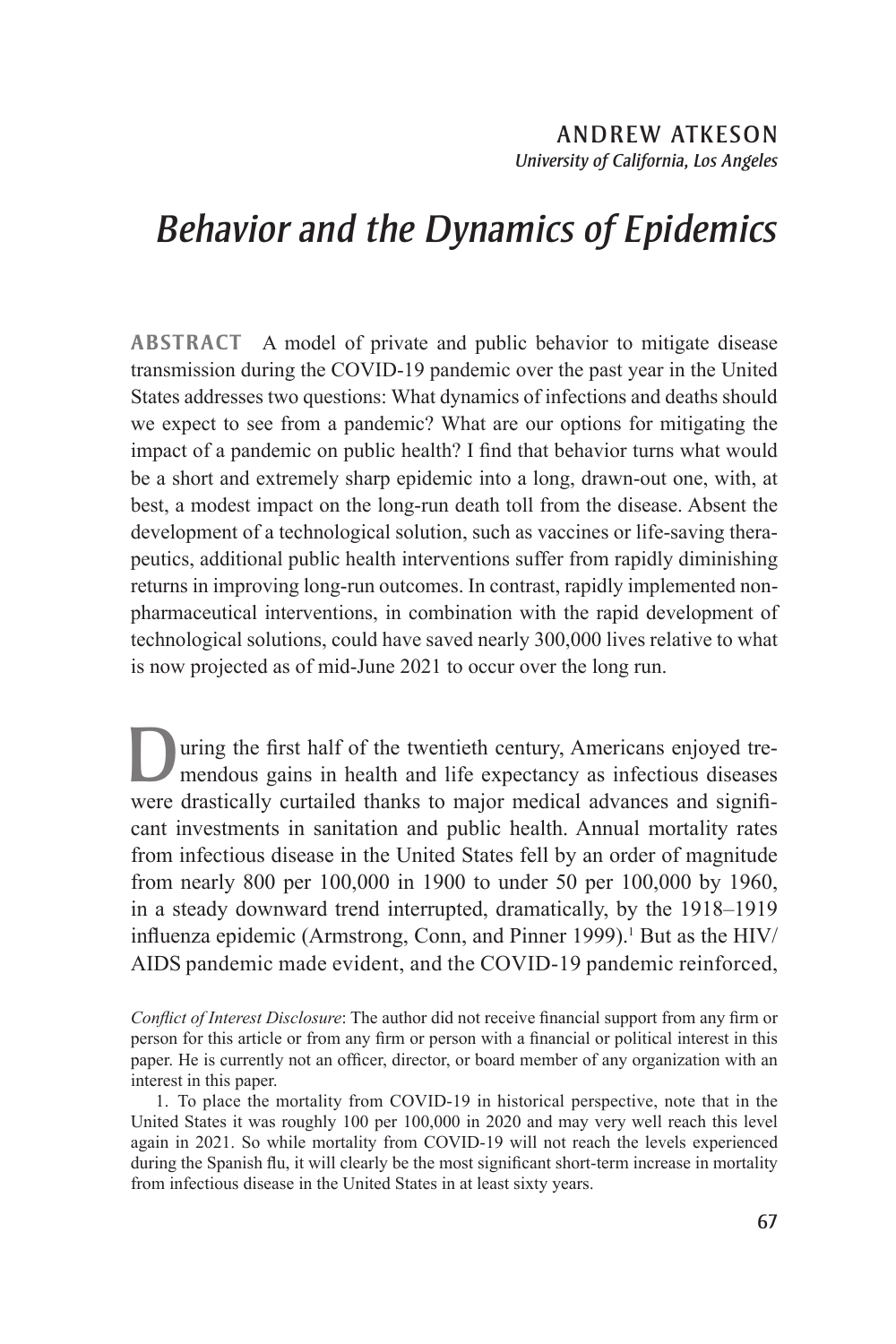infectious diseases are far from vanquished (Morens and Fauci 2020). In fact, the risk of experiencing another pandemic in the not too distant future is considerable. For example, according to a September 2019 estimate by the president's Council of Economic Advisers, there is a 4 percent probability of an influenza pandemic annually. If such a pandemic were to occur it would, at the high end, cause nearly \$4 trillion in economic damage and over half a million deaths (Council of Economic Advisers 2019).

Given that we are likely to see significant outbreaks of infectious disease in the future, this moment, after a year of COVID-19, seems an opportune time to reexamine our models of disease dynamics and the policy options for disease control implied by these models. What dynamics of infections and deaths should we expect to see from a pandemic? What are our options for mitigating the impact of a pandemic on public health? How might this mitigation be done in a manner to reduce the negative impact of a pandemic on the economy? These are questions that will provoke new research in light of worldwide data from this COVID-19 pandemic for years to come.

But, with one year of data on COVID-19 now available, one conclusion seems clear: the endogenous response of both public and private behavior to the prevalence of COVID-19 has transformed this epidemic from what standard epidemiological models predicted to be a short, but exceedingly intense, episode into a drawn-out pandemic that will have an impact on public health and the economy over several years, until, with luck, the technological solutions of vaccination and life-saving therapeutics bring this disease under much greater control worldwide.<sup>2</sup>

In this paper, I use a simple model of our experience with COVID-19 in the United States over the past year to explore how the interaction of disease and behavior changes the dynamics of an epidemic and constrains our options for mitigating the impact of a pandemic on public health absent a technological solution such as vaccines and life-saving therapeutics. Based on this model, I present four conclusions.

First, the behavioral responses that we have seen to COVID-19 over the past year, both private and public, have had a powerful impact in "flattening the curve," reducing peak levels of daily infections and deaths by an order of magnitude relative to predictions of standard epidemiological models. These behavioral responses, however, are forecast to have only a

2. It is clear that the development of vaccines for COVID-19 has been a technological marvel. There also appears to be considerable promise for the development of therapeutics that could substantially reduce the severity of the disease and thus complement vaccines in bringing the pandemic to an end worldwide. See Saelens and Schepens (2021) for a description of such therapeutics.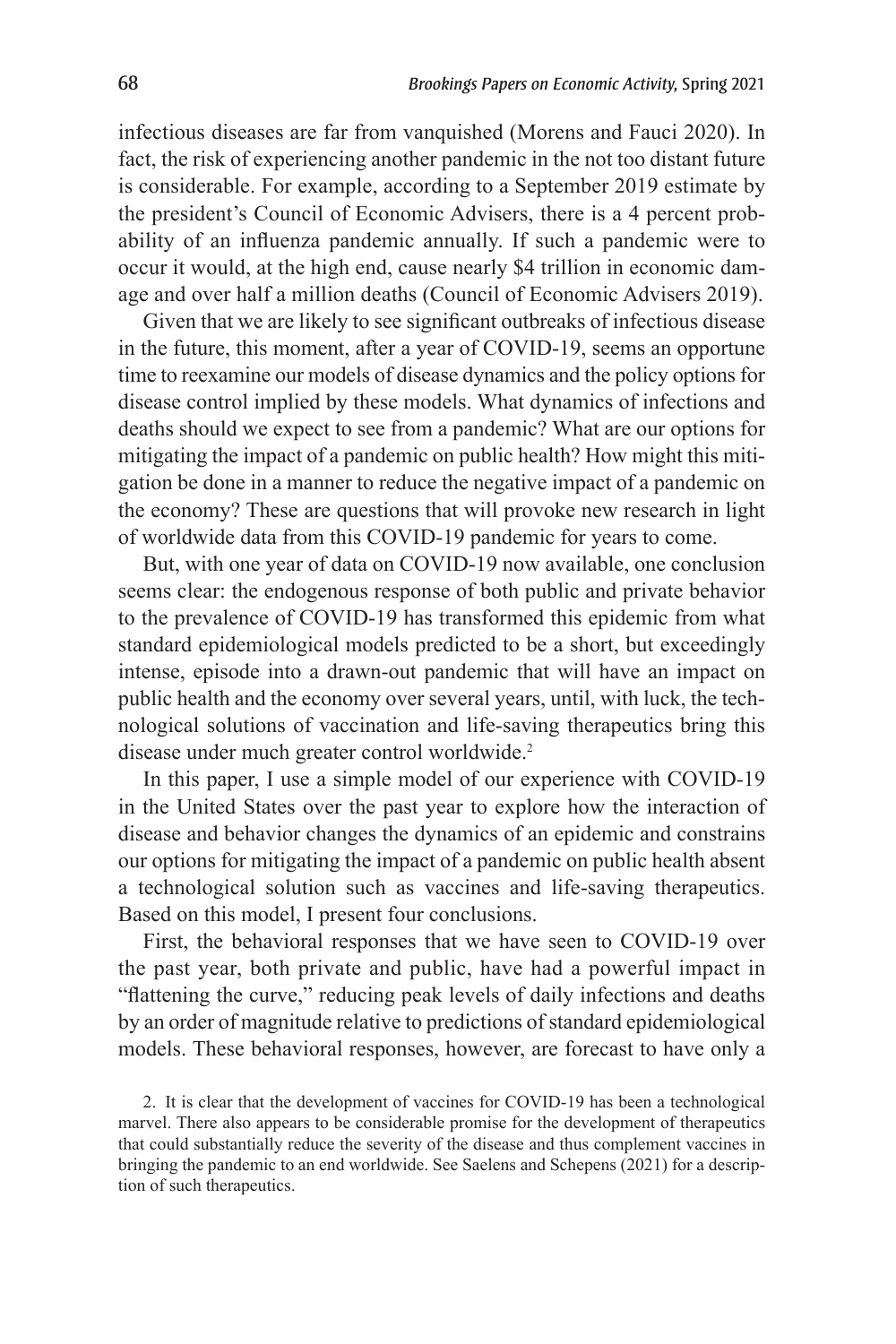modest impact in reducing the long-term death toll from COVID-19 relative to predictions of standard epidemiological models in the absence of the development of technological solutions such as vaccines or life-saving therapeutics. Absent such technological solutions, the long-run death toll in the United States would approach 1.25 million over a five-year period, even with the private and public efforts at mitigation that have been undertaken. Thus, without the success of vaccines that we have now experienced here in the United States as of mid-March 2021, we would have been halfway through this pandemic in terms of cumulative deaths. Moreover, absent the development of technological solutions, my model implies sharply diminishing returns to further non-pharmaceutical interventions in reducing the long-run death toll from COVID-19 even if such measures had been implemented early in 2020 and maintained for a long, but finite, length of time. Thus, absent a technological solution, we would be faced with few options for further mitigating the long-run impact of COVID-19 on public health.

Second, here in the United States, we have been very fortunate with our success in developing and now implementing effective vaccines against COVID-19. With vaccines, the long-run death toll from COVID-19 is forecast to be roughly 600,000, or about half the level without such a technological solution. This forecast takes into account both the relaxation of private and public efforts at disease control that we have seen in spring 2021 and the arrival of new, more contagious variants of the virus. Clearly, Operation Warp Speed and the associated research effort has been a scientific and public health achievement of historic importance.

Third, in contrast to the case of no technological solutions being developed, strong non-pharmaceutical interventions implemented early on are highly complementary with speedy development of vaccines and life-saving therapeutics in that they save lives by delaying illness and death until such technological solutions are available. This model forecast that plausible additional non-pharmaceutical interventions, applied early on and consistently over time on top of the policies that were implemented at state and local levels, could have reduced the long-term death toll from COVID-19 in the United States to roughly 300,000 over a five-year period. This forecast takes into account the likely countervailing relaxation of private and state and local mitigation efforts had such interventions been implemented at a federal level. Based on this forecast, I conclude that here in the United States, over the course of the past 14 months, we failed to take actions that would have saved hundreds of thousands of lives. Given the success of a number of countries in containing COVID-19 over the past year while preserving economic activity, it is entirely plausible that such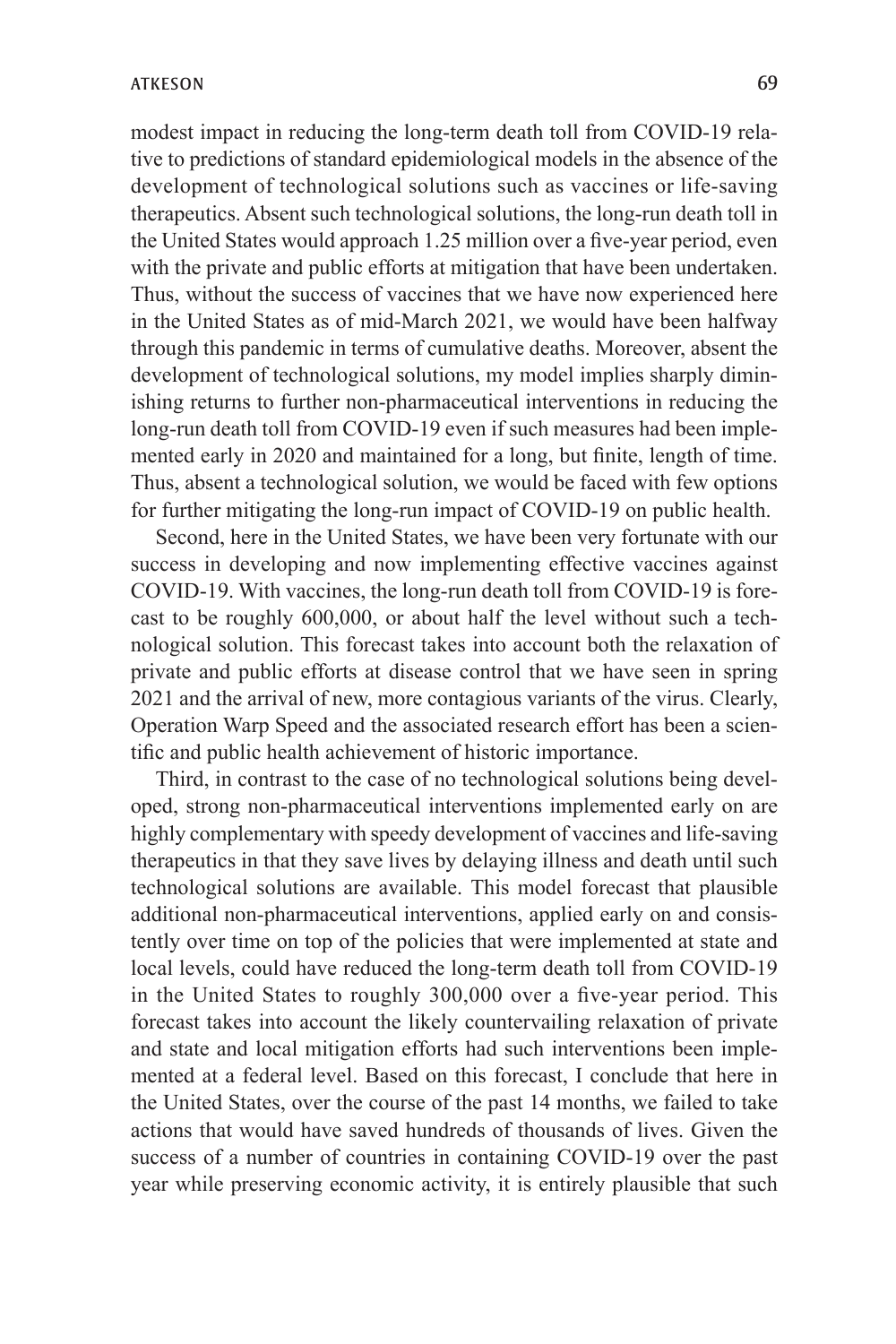non-pharmaceutical interventions would not have led to high economic costs and, in fact, might have led to better economic outcomes.

Fourth, and finally, looking ahead, we face a future in which COVID-19 will remain a threat as long as it is prevalent elsewhere in the world and in which new pandemic threats will likely arise. We should use the worldwide experience with COVID-19 to guide investments in public health infrastructure that will allow us to rapidly identify and react to pandemic threats with more effective and less costly non-pharmaceutical interventions. Such investments have a strong "public good" rationale and would be highly complementary with increased investments in the scientific and clinical research infrastructure to rapidly develop technological solutions such as vaccines and life-saving therapeutics for future threats from infectious disease.

## **I. Epidemic Dynamics with and without Behavior**

The public health policies enacted around the world to combat COVID-19 have been guided by standard epidemiological models built on the susceptible-infected-removed (SIR) framework developed by Kermack and McKendrick (1927). These models simulate disease transmission as arising when infectious individuals (corresponding to the *I* in SIR) interact with others. Through this interaction, a virus or other pathogen succeeds in infecting those who have no immunity and are thus susceptible (corresponding to the *S* in SIR), turning such agents into newly infectious individuals. Individuals who gain immunity from prior infections or vaccinations are said to be removed (corresponding to the *R* in SIR) as they no longer contribute to the transmission of the disease. The progress of the epidemic through the population is mechanical as the rate at which infectious people interact with others is assumed to be invariant to the current prevalence of the disease.

When applied to COVID-19, three quantitative implications of this standard model stand out.<sup>3</sup> First, the model gives dire forecasts for the peak of the disease's first wave—10 to 20 percent of Americans were predicted to be sick with COVID-19 simultaneously at the first peak of infections absent drastic efforts such as lockdowns to slow transmission. At current estimates of the infection fatality rate for COVID-19, this rate of infection would have corresponded to peak death rates on the order of 30,000 to

3. See Atkeson (2020) and Stock (2020) for expositions of these predictions of standard SIR models from one year ago.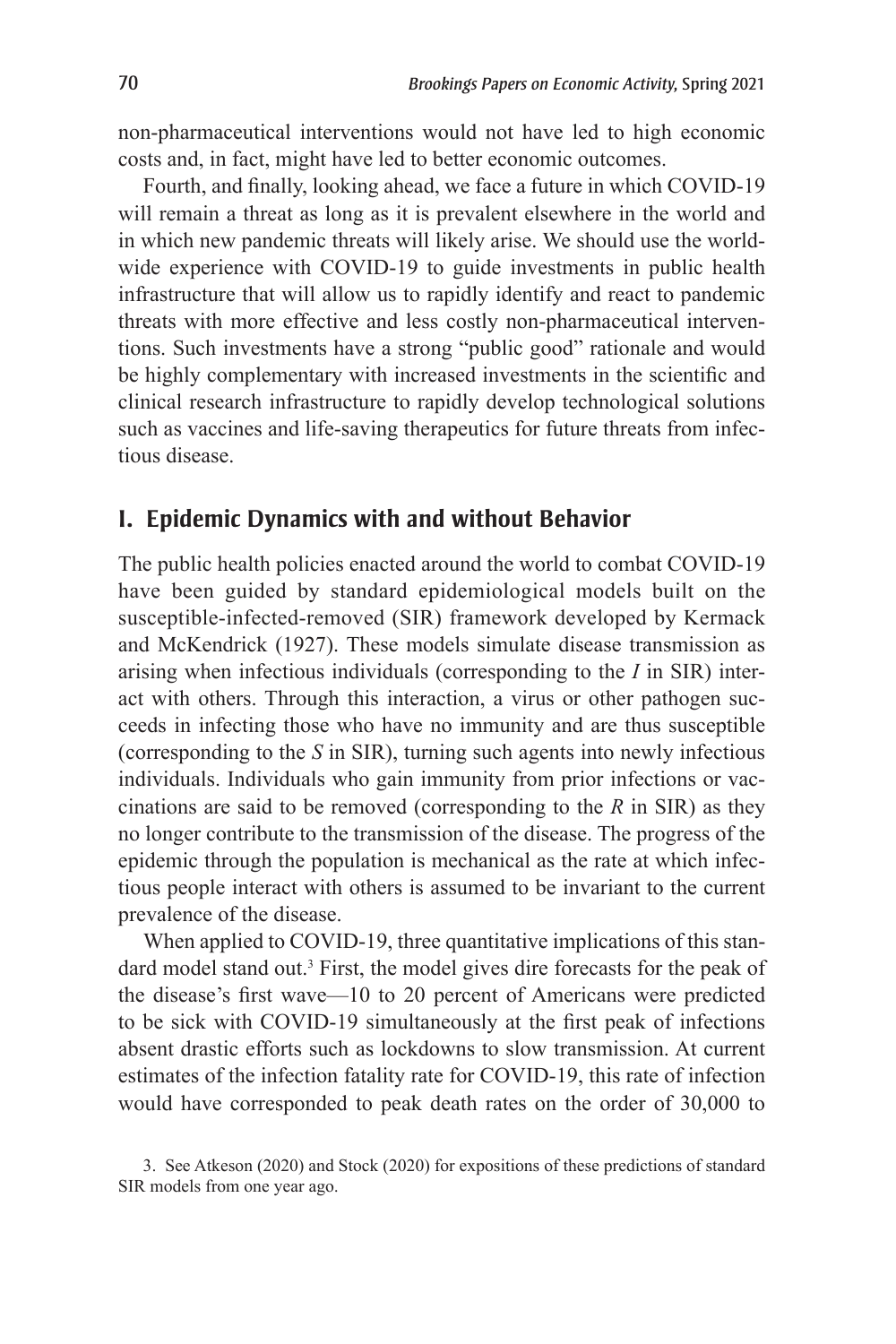60,000 deaths per day.4 Second, this standard model forecast that if efforts to slow transmission through lockdowns were applied early on but were only temporary, this dramatic first peak would be delayed but not prevented: cases and deaths would explode again once efforts to slow transmission were relaxed. Third, this standard model offered dramatic long-run predictions of the kind made famous by Angela Merkel in March 2020 that more than two-thirds of Germany's population were forecast to experience infections (if not vaccinated) before the pandemic would end through herd immunity.<sup>5</sup> Again, applying current estimates of the average infection fatality rate for COVID-19 in the United States, this implies a long-run death toll on the order of 1.49 million or more.<sup>6</sup>

These implications of a standard epidemiological model for the magnitude of the first peak and the long-run impact of COVID-19 in terms of infections are driven by a single parameter known as the basic reproduction number of the virus (the  $R_0$ ).<sup>7</sup> The implications of these infections for deaths from COVID-19 are determined by the average infection fatality rate across the infected population. While we now know that the infection fatality rate from COVID-19 varies widely with age and other factors, estimates of the disease burden from COVID-19 from the Centers for Disease Control and Prevention (CDC) are consistent with an average infection fatality rate of 0.5 percent across the entire infected population in the United States for 2020.<sup>8</sup> The emergence of new, more transmissible virus variants with higher basic reproduction numbers makes the predictions of standard epidemiological models for peak infections and long-run impact even more dire.

4. This estimate for peak deaths is likely understated given that such a wave of infections would clearly have overwhelmed the health care system.

5. See Die Bundesregierung [Cabinet of Germany], "An Address to the Nation by Federal Chancellor Merkel," n.d., https://www.bundesregierung.de/breg-de/themen/coronavirus/ statement-chancellor-1732296; and CNN, "Merkel Believes 60–70% of Germany's Population Will Be Infected," March 11, 2020, https://edition.cnn.com/world/live-news/ coronavirus-outbreak-03-11-20-intl-hnk/h\_ab9bb8236fa91a9bf63cdbc7a69e0f10.

6. This forecast for the cumulative death toll in this model scenario does not take into account that the infection fatality rate would likely have risen substantially due to congestion in the health care system if the first wave of infections had approached anything close to the levels forecast by this standard model.

7. See Randolph and Barreiro (2020) for a description of the calculations and considerations involved.

8. The CDC estimates that 83 million Americans had been infected by the end of December 2020. Total COVID-19 deaths reached 445,000 thirty days later, giving an average estimated infection fatality rate, including the delay from infection to death, of slightly over 0.005. See CDC, "Estimated Disease Burden of COVID-19," https://www.cdc.gov/ coronavirus/2019-ncov/cases-updates/burden.html.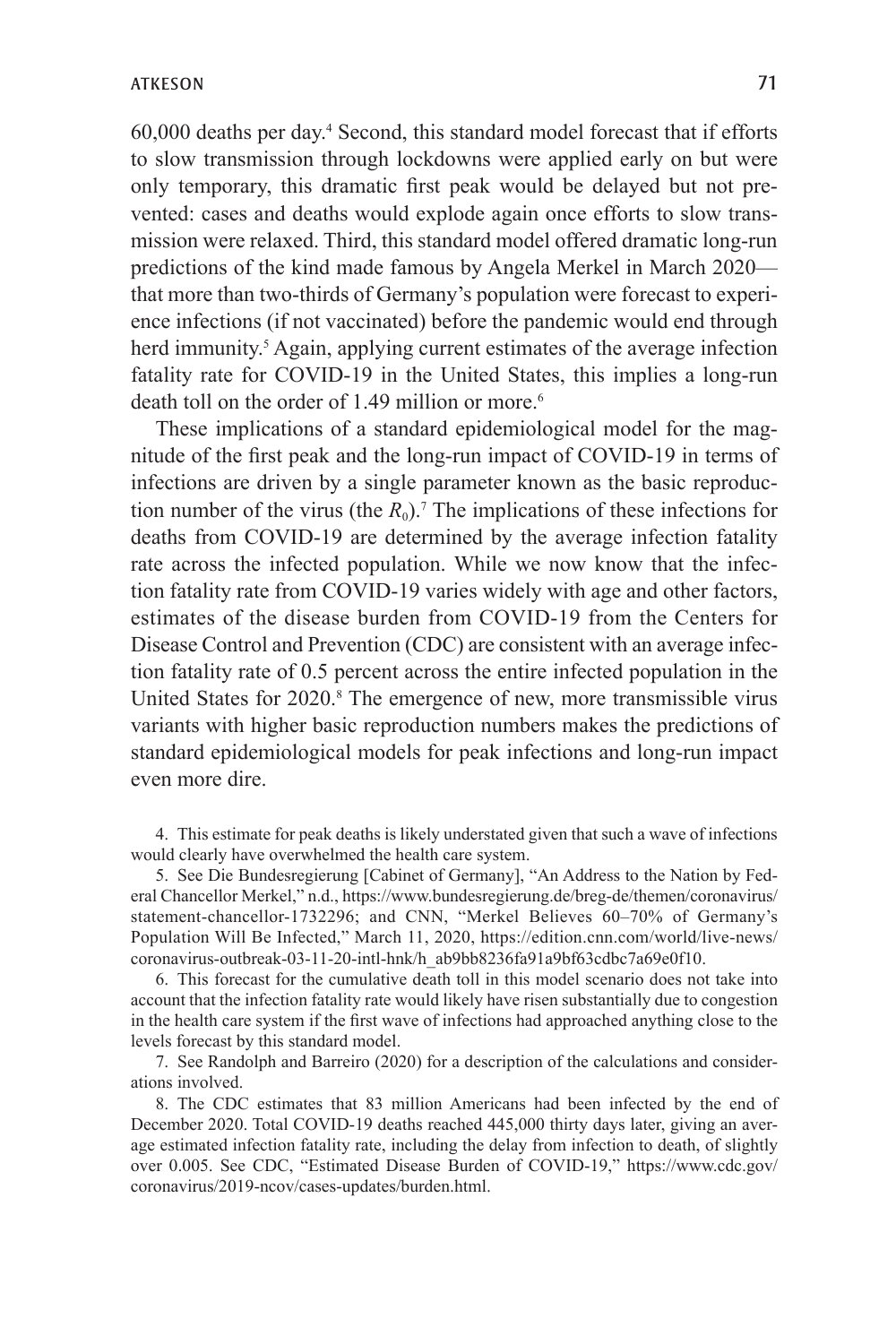It is now clear that the first prediction of standard epidemiological models for the first peak of infections and deaths was off by at least an order of magnitude—it is unlikely that more than 2 percent of Americans have ever been infected simultaneously, and the peak of daily deaths in America from COVID-19 has fortunately stayed under 4,000. Looking at data worldwide, it appears that the second prediction of standard epidemiological models is also off, perhaps by an order of magnitude. While many locations within the United States and abroad have suffered severe second or third waves of COVID-19 deaths after relaxing costly public measures to control disease transmission, these waves have been much smaller than predicted by a standard SIR model.

In contrast, the standard SIR model's third prediction, regarding longrun impact, looks to be closer to the mark. While the precise threshold of herd immunity—the fraction of the population that has to gain immunity through infection or vaccination before the pandemic can end—is not yet empirically resolved, available data from locations such as Manaus, Brazil, which has experienced high rates of infection, and from Israel, the United Kingdom, and the United States, each of which have high vaccination rates with effective vaccines as of mid-March 2021, indicate that the predictions of a standard epidemiological model for the long-run impact of COVID-19 are likely correct: this pandemic will not resolve until high proportions of the population have acquired immunity either through infection or vaccination.<sup>9</sup>

#### *I.A. Behavior Regulates Disease Dynamics*

How does consideration of the impact of behavior on the progression of a pandemic help us understand this relationship between the predictions of a standard SIR model and observed outcomes?

Within economics, Tomas Philipson pioneered the study of the interaction of behavior and the spread of disease in his work on the HIV/AIDS pandemic. In a chapter in *Handbook of Health Economics*, summarizing work on that pandemic, Philipson (2000) argued that epidemiological models should incorporate prevalence-elastic private demand for costly measures to prevent the spread of infectious disease. Such models, he maintained, offered two fundamental economic insights.

9. See Sabino and others (2021) and Mallapaty (2021) regarding data from Manaus and Israel on the empirical herd immunity threshold. The CDC COVID-19 data tracker site reports on vaccination rates in the United States. Data on vaccination rates in the United Kingdom are available at Gov.UK, "Coronavirus (COVID-19) in the UK," https:// coronavirus.data.gov.uk/details/vaccinations.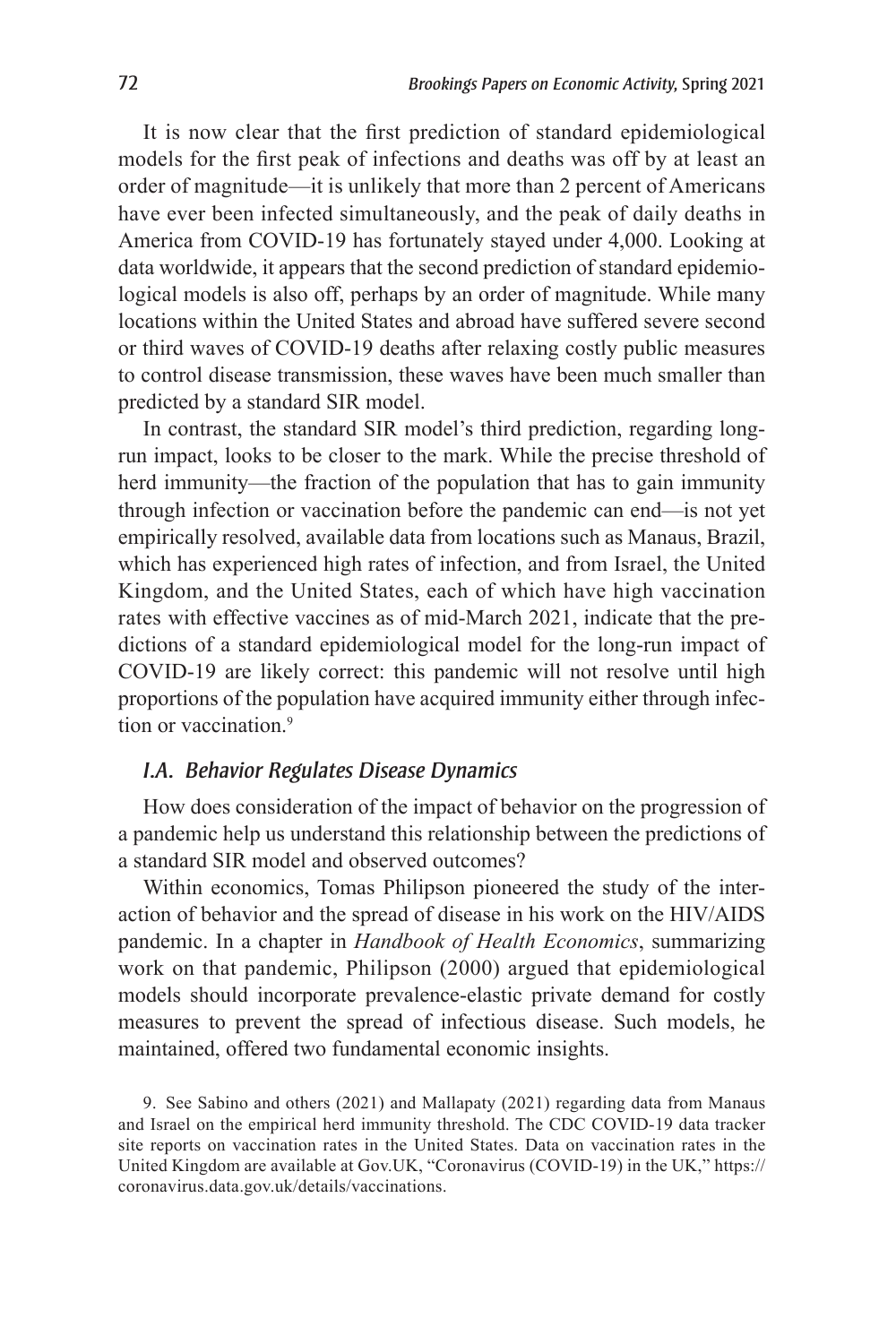The first insight is that costly private efforts to prevent disease transmission are self-limiting—as disease incidence falls, these costly efforts to control disease spread are relaxed and the disease reemerges.

Within the United States, it appears that this observation holds for public policies aimed at COVID-19 as well—state and local disease control measures are often conditioned on measures of disease prevalence such as infections or hospitalizations, and these public measures aimed at the control of COVID-19 are relaxed as disease prevalence falls. In the model I present below, I interpret this correlation between public policies and disease prevalence as arising from a public behavioral response to shifting political calculations as disease prevalence rises and falls, that is, as a social-choice behavioral response that is conceptually similar to private behavioral responses. I thus interpret the reduced form behavioral response of transmission rates to disease prevalence in my model as resulting from a combination of private and public reactions to disease prevalence.

The second insight is that the private and public behavioral response to changing disease prevalence partially offsets the impact of additional nonpharmaceutical interventions aimed at disease control. In short, the effect of a specific non-pharmaceutical intervention is limited by its success as private and public efforts aimed at disease control are relaxed in response.

That both public and private prevalence-elastic demand for costly measures to control disease are self-limiting is a particularly powerful insight for understanding where the standard epidemiological model fails as a description of disease dynamics and where it succeeds. In joint work with Karen Kopecky and Tao Zha (Atkeson, Kopecky, and Zha 2021), we find that the data on the progression of the COVID-19 pandemic across many countries and US states throughout 2020 conform strikingly well to a core prediction of the standard epidemiological model modified to include prevalence-elastic demand for disease prevention—that after the first phase of the pandemic in which disease grows rapidly, the growth rates of infections and deaths should remain in a relatively narrow band around zero until the pandemic is over.<sup>10</sup>

The intuition for this prediction regarding disease dynamics in the context of a model with prevalence-elastic demand for disease prevention is simple. If new infections and daily deaths from the disease grow too high, people and governments make costly efforts to avoid interaction and thus slow

<sup>10.</sup> Joshua Gans (2020) reviews the implications of epidemiological models with a prevalence-elastic demand for costly measures to prevent disease transmission and much of the work by others on this topic.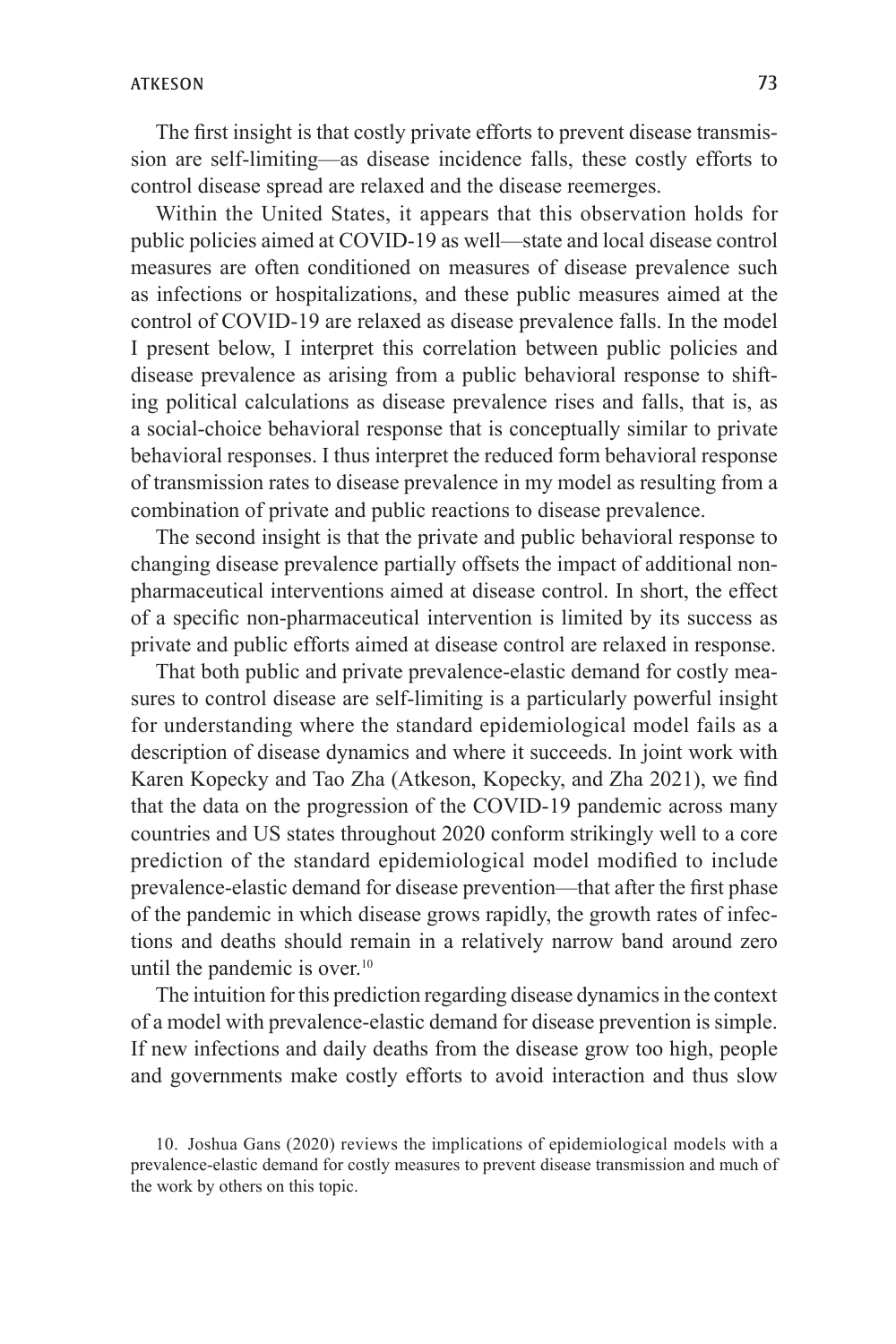disease spread. Likewise, if the prevalence of the disease falls, people and governments relax those costly measures to prevent disease transmission and the prevalence of the disease rises again. The reaction of behavior, both public and private, to the prevalence of the disease regulates the equilibrium prevalence of the disease in the same way that cruise control regulates the velocity of a car on a highway that winds up and down hills. The equilibrium level of daily deaths, corresponding in this analogy to the velocity of the car, remains within a relatively narrow band (relative to that predicted by a standard SIR model) in response to shocks having an impact on disease transmission because of the stabilizing role of endogenous prevalence-elastic public and private disease avoidance behavior. The impact of this behavior then is to transform what would otherwise be a short and sharp disease episode into a much more slowly evolving and drawn-out phenomenon.

What are the implications of a model with prevalence-elastic demand for disease prevention for the long-run impact of an epidemic? Here the insight that the demand for disease prevention is self-limiting is particularly relevant. For an epidemic to end, the prevalence of the disease must fall toward zero. As disease prevalence falls toward zero, the demand for costly disease prevention efforts also falls toward zero, and hence the disease will come back unless the population has already achieved herd immunity measured at prepandemic levels of behavior. That is, the predictions for the long-run impact of COVID-19 using a standard epidemiological model should continue to hold.11 Given estimates of the basic reproduction number around 3, or now higher with new variants, this herd immunity threshold should kick in when significantly less than one-third of the population remains susceptible.12

This logic implies that, absent a vaccine or the development of life-saving therapeutics, the implications of a model that includes a prevalence-elastic demand for disease prevention for the long-run impact of a pandemic in terms of cumulative infections and deaths should be similar

<sup>11.</sup> More complex models that emphasize heterogeneity and the network structure of human interaction potentially offer more optimistic implications for the long-run impact of COVID-19. See, for example, Ellison (2020), Akbarpour and others (2020), Azzimonti and others (2020), and Boppart and others (2020).

<sup>12.</sup> On the transmissibility of the UK variant, see Davies and others (2021); for the even higher transmissibility of the Indian variant, see "Delta Coronavirus Variant Believed to Have 60% Transmission Advantage—UK Epidemiologist," Reuters, June 9, 2021, https:// www.reuters.com/business/healthcare-pharmaceuticals/delta-coronavirus-variant-believedhave-60-transmission-advantage-uk-2021-06-09/.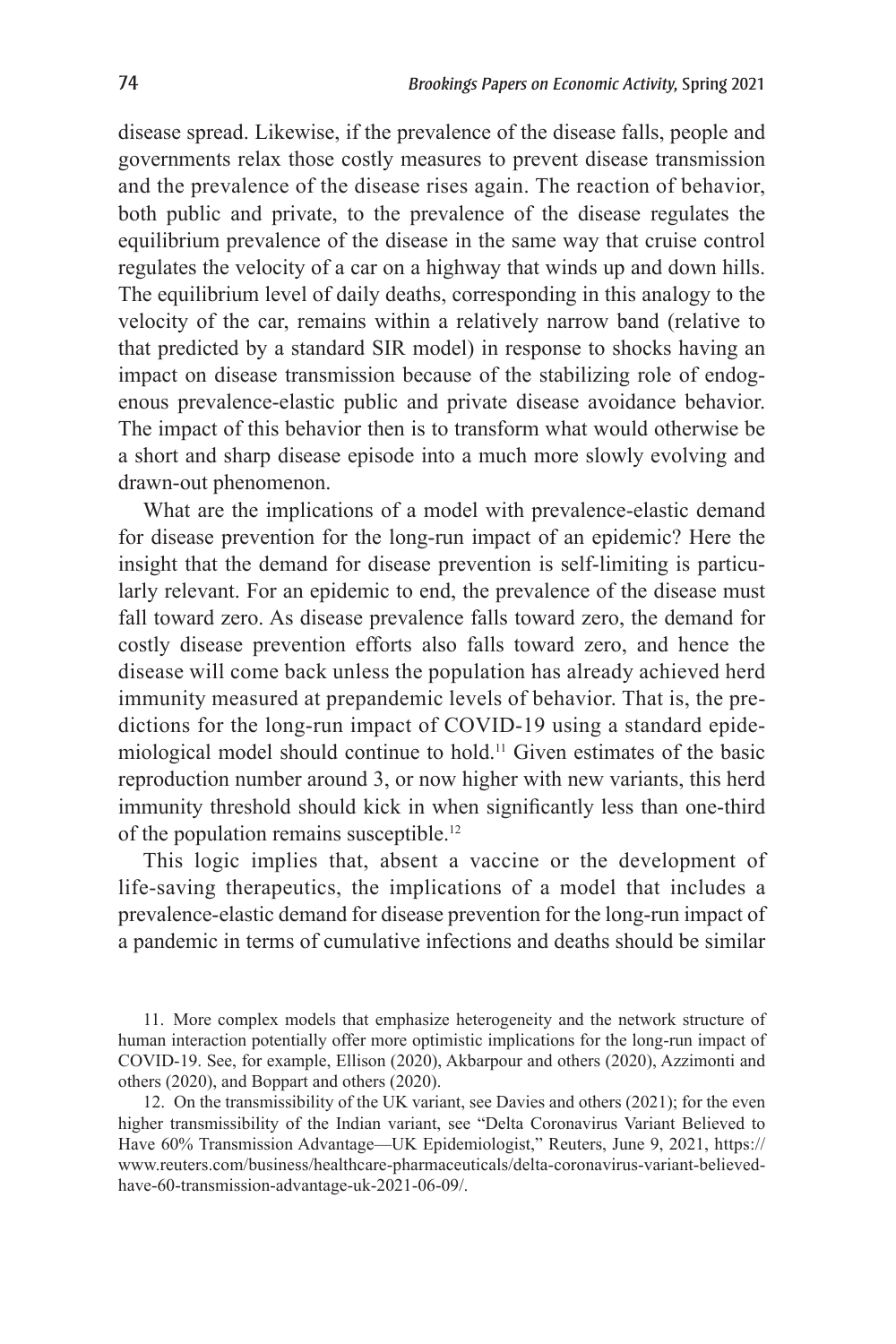to that of a standard epidemiological model. The slowing of the epidemic that results from a behavioral response to disease prevalence can reduce the cumulative death toll by reducing the extent to which cumulative infections in the long run overshoot the herd immunity threshold, but this behavioral response does not reduce the cumulative impact of the epidemic to a point below this threshold. In the case of COVID-19 in the United States, in the model I present below, this would be a cumulative death toll on the order of 1.24 million.

#### *I.B. A Quantitative Illustration*

To illustrate these points regarding the predictions of a standard epidemiological model and one with a prevalence-elastic demand for disease prevention for the dynamics of an epidemic, I turn to a model of the dynamics of deaths from the COVID-19 epidemic in the United States that I presented in a recent working paper (Atkeson 2021) and which is included as an online appendix to this paper. This model accounts for the dynamics of deaths from COVID-19 in the United States over the past year with shocks to transmission rates due to seasonality, due to the emergence of a new, more transmissible variant of the novel coronavirus, and due to potential changes in the prevalence-elasticity of demand for costly measures to mitigate disease transmission. (I refer to this third shock as "pandemic fatigue" as a shorthand description of a decline in the responsiveness of private and public demand for costly disease prevention measures to changes in disease prevalence. This shock is perhaps a reduced form for a more dynamic response of behavior as a pandemic wears on.)

This model accounts remarkably well for the pandemic's evolution in the United States over the past year. In the online appendix, I document that, in the model, a seasonal decline in transmission rates explains why the prevalence of COVID-19 dropped to relatively low levels in the summer of 2020. In the model, a decline in the strength of the behavioral response to disease prevalence in late fall—pandemic fatigue—explains the large waves of infections and deaths seen in the late fall and winter. The introduction of a more transmissible variant in early December together with the start of an aggressive vaccination program explain the progress of the epidemic in the spring of 2021.13

13. In the online appendix, I document the specific features of this model that allow it to fit the pattern of daily deaths observed over the past 14 months with relatively few shocks and discuss the procedure used to choose the model parameters. The fit of the model to the data is serendipitous. Further research is needed to develop behavioral models that can fit the wide range of experiences with COVID-19 seen across regions and countries of the world.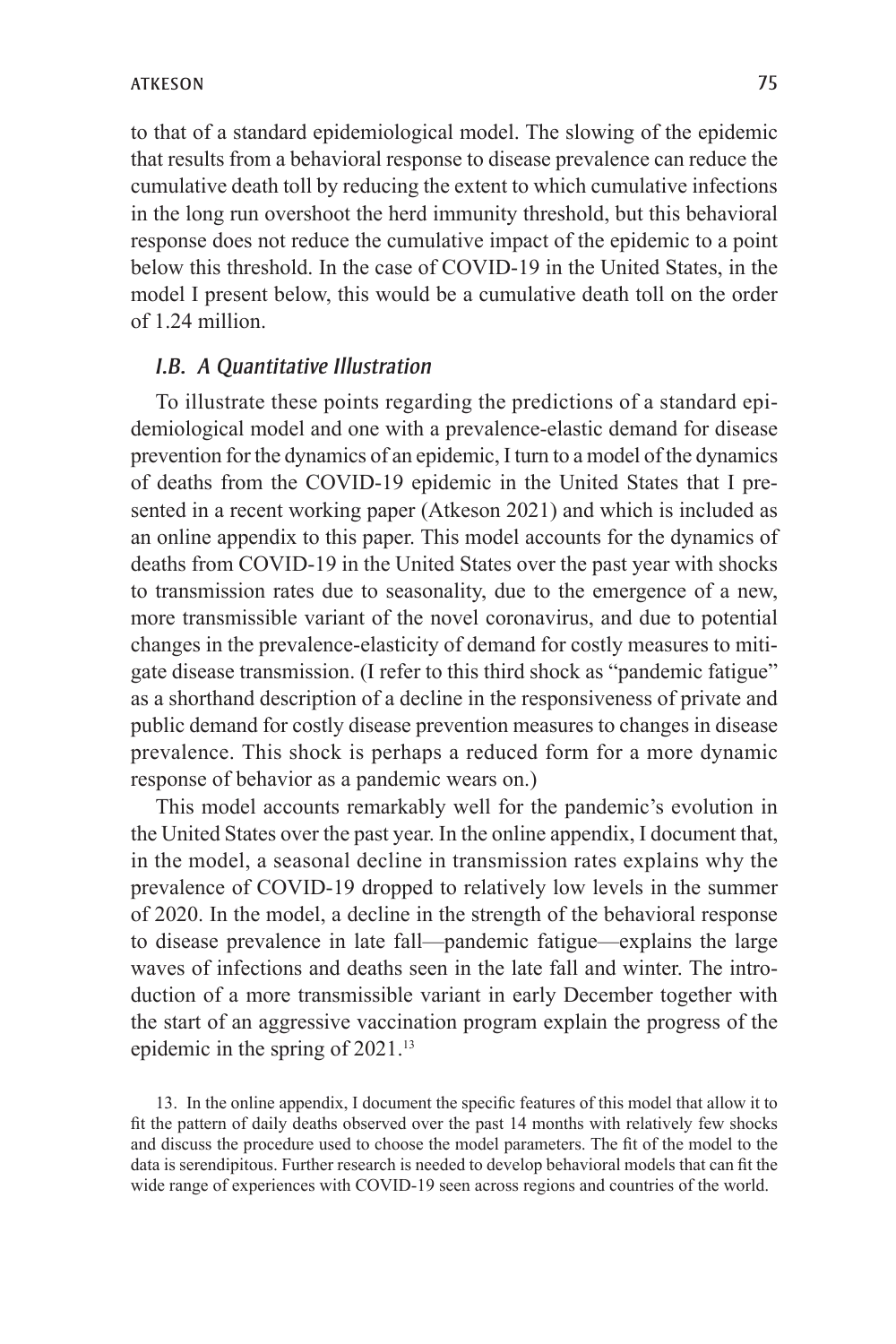

**Figure 1.** Daily Deaths with a Behavioral Response but No Vaccines

Sources: CDC and author's calculations.

Notes: Behavioral model implications for daily deaths in the United States from mid-February 2020 through mid-February 2022 are shown in the solid line. Seasonal variation, the introduction of a more contagious variant in December 2020, and prevalence-elastic demand for costly measures to slow disease transmission have an impact on transmission rates. The onset of pandemic fatigue in late 2020 accounts in large part for the peak in deaths in January 2021. Data on the seven-day moving average of daily deaths are shown in the dashed line. The forecast for cumulative deaths over a five-year period implied by this model is 1.24 million.

In figure 1, I show the model's prediction for daily deaths from COVID-19 in the United States from mid-February 2020 to mid-February 2022 (the solid line), and data on the seven-day moving average of daily deaths in the United States over the past year (the dashed line) downloaded from the CDC's COVID-19 data tracker website.<sup>14</sup> The behavioral model matches the data on deaths over the past year quite well, and it forecasts,

14. CDC, "COVID Data Tracker," https://covid.cdc.gov/covid-data-tracker/#datatrackerhome. Note that these data on daily deaths omit roughly 14,000 deaths included in the CDC estimate of the cumulative death toll from COVID-19 available on the same site as these additional deaths were included retroactively due to reclassification of state and local death counts.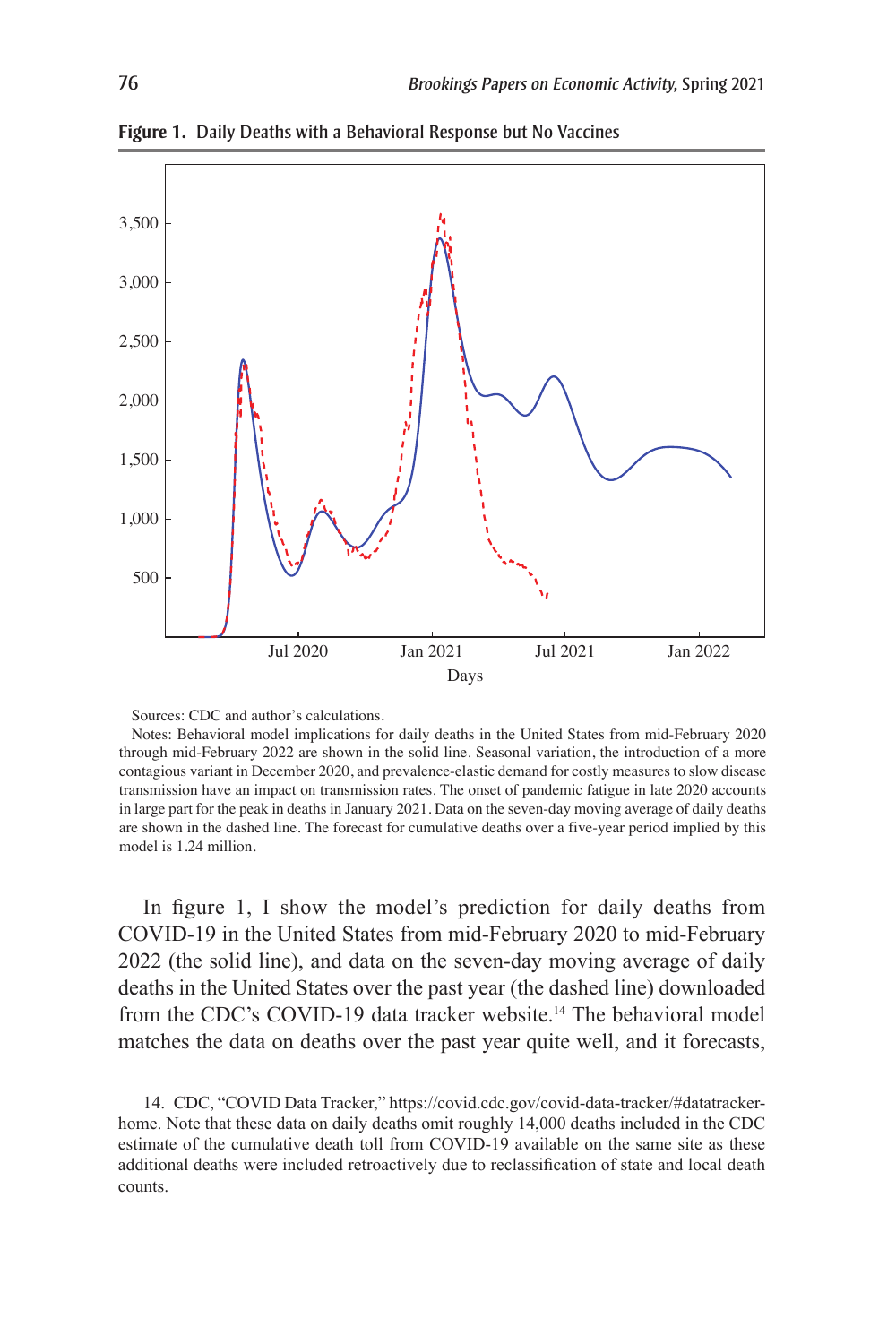**Figure 2.** Growth Rate of Daily Deaths



Source: Author's calculations.

Notes: The growth rate of daily deaths implied by the solution of the model shown in figure 1 shows that behavior closely regulates the growth rate of the epidemic after its initial phase of rapid growth.

absent vaccines, a continuation of the pandemic well into 2022. The predicted path of daily deaths through 2021 shown in this figure is driven by the spread of the new, more contagious virus variant in the model. The long-run cumulative death toll over a five-year period in this forecast run of the model in figure 1 is 1.24 million. The forecast shown in this figure does not include any consideration of the impact of vaccines, both to permit comparison with projections from a standard epidemiological model and to serve as a benchmark for the impact of vaccination efforts.

To illustrate the impact of the behavioral response to disease prevalence in shaping the growth rate of the epidemic, in figure 2 I show the modelimplied growth rate of daily deaths from the simulation of the model shown in figure 1. We see in this figure that the growth rate of daily deaths starts out at a very high level—above 30 percent per day—and then falls rapidly toward zero and hovers around zero even with shocks due to seasonality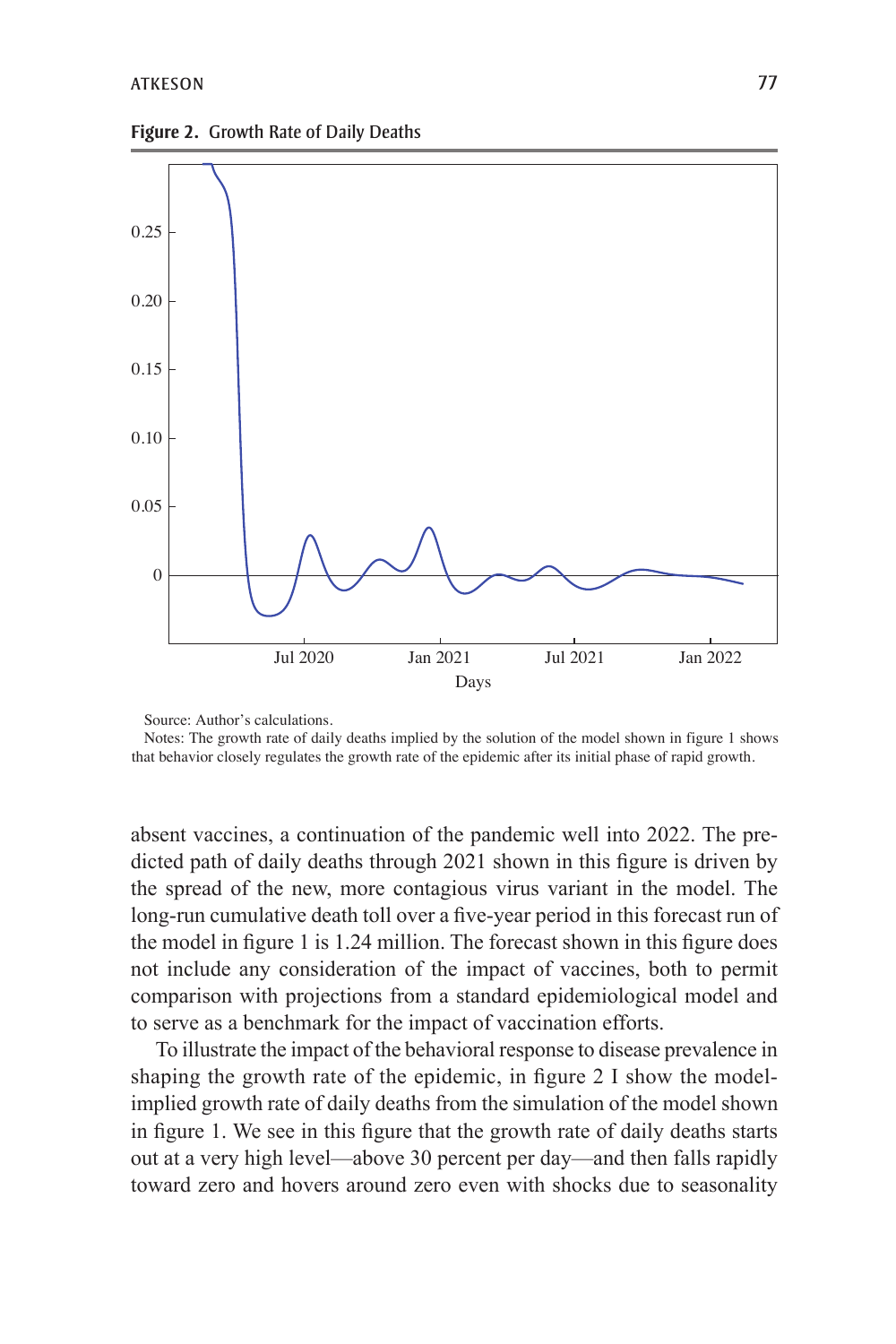

**Figure 3.** Daily Deaths with No Behavioral Response or Vaccines

Sources: CDC and author's calculations.

Notes: Standard model implications for daily deaths in the United States from mid-February 2020 through mid-February 2022 are shown in the solid line. Seasonal variation and the introduction of a more contagious variant in December 2020 have an impact on transmission rates, but this specification of the model has no prevalence-elastic demand for costly measures to slow disease transmission. Data on the seven-day moving average of daily deaths in the United States over the past year are shown in the dashed line. The forecast for cumulative deaths over this five-year period is 1.49 million.

in transmission, pandemic fatigue, and the introduction of new variants. In the model, the response of private and public behavior to the level of daily deaths acts to slam the brakes on the growth of the epidemic in its initial phase and then maintain that growth rate of daily deaths in a narrow band around zero in the face of shocks to transmission much as cruise control regulates the acceleration of a car on the highway.

To contrast the implications of this model incorporating a behavioral response to disease prevalence with the implications of a standard model without such a response, in figure 3, I show the prediction for daily deaths of the same model with the behavioral response to disease prevalence turned off (the solid line), relative to data on the seven-day moving average of daily deaths (the dashed line). As we see in this figure, the standard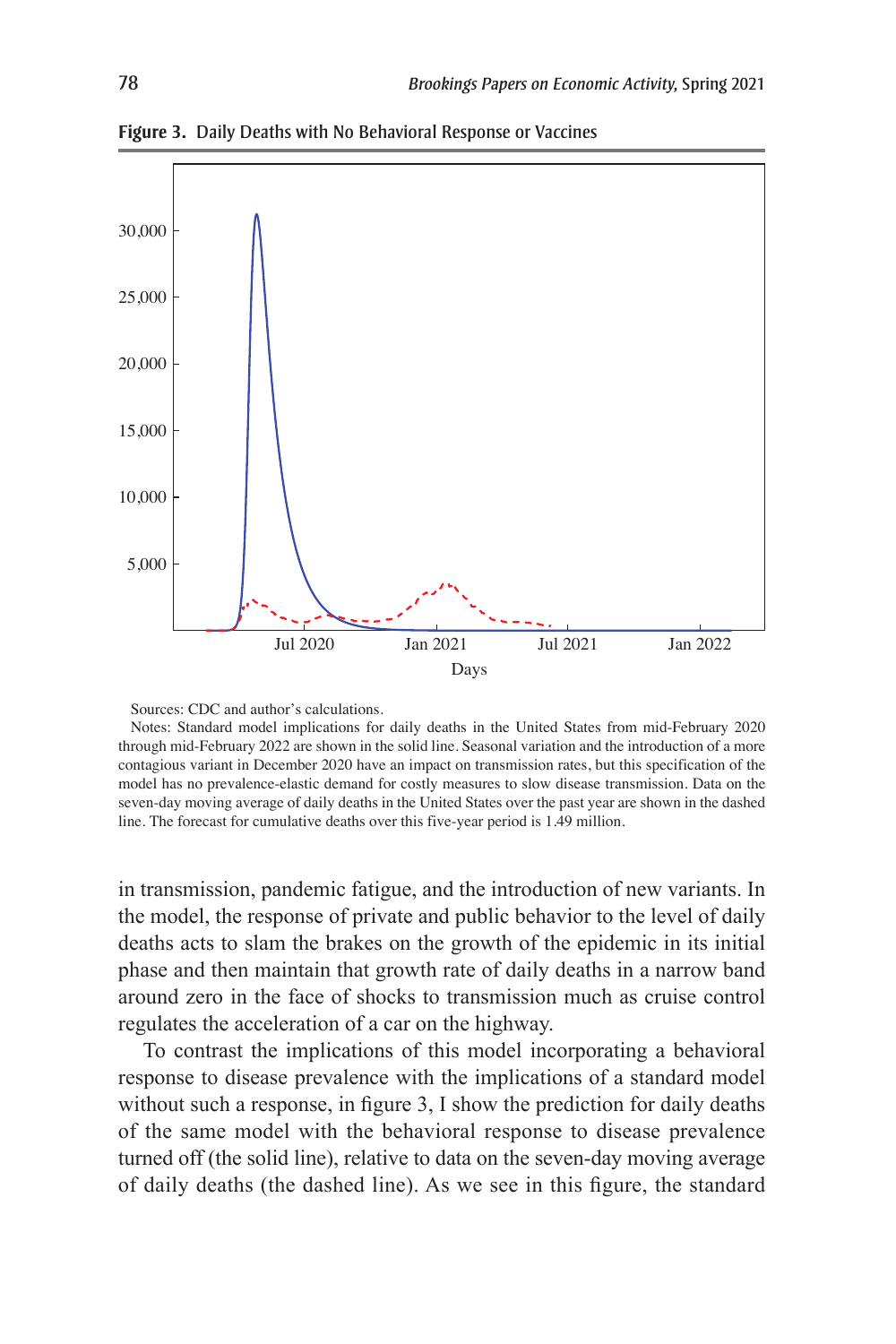epidemiological model without a behavioral response overstates the first peak of daily deaths by at least an order of magnitude (these peak at over 30,000 per day), but then the pandemic comes quickly to an end in the fall of 2020. The cumulative death toll in this model forecast is 1.49 million. This prediction for the cumulative death toll is certainly larger than in the model with a behavioral response, but the gap between the two models in this dimension is much smaller than in their predictions for the initial peak and the time scale of the pandemic.<sup>15</sup>

What is evident from these figures is that incorporating a response of public and private behavior to disease prevalence gives a dramatically different forecast for the severity of disease peaks as well as for the speed with which this epidemic passes through the population. In this behavioral model, absent the introduction of vaccines, the pandemic takes two and a half years to play out rather than six to nine months as forecast by the standard model without consideration of behavior. The model's implications, however, for the long-run impact of the disease are not much altered by the consideration of behavior. In both basic and behavior variations, the model forecasts that a substantial majority of the population must become immune through infection or vaccination for the pandemic to end.

## **II.** Private Behavior and Constraints on Policy

Given these insights on the impact of prevalence-elastic demand for disease prevention on the dynamics of an epidemic, what are our options for using public policy to mitigate the impact of a pandemic on public health? One insight that I have already mentioned is that there is likely to be an offsetting private behavioral response to public measures that limit the spread of disease—that is, that additional non-pharmaceutical interventions to control an epidemic may well be partially undone by private responses and the responses of other government actors to declining disease prevalence. The other insight is that public measures of disease prevention must be essentially permanent to result in a meaningful reduction of the long-run impact of an epidemic absent a technological solution such as a vaccine or the development of life-saving therapeutics.

We can use our simple behavioral model to illustrate the quantitative implications of these two insights. Imagine that through public policies

<sup>15.</sup> This difference between the cumulative death toll forecast in the model run in figure 3 and that in figure 1 is due to what is known as "overshooting" of herd immunity in the model without behavior in figure 3. See Bergstrom and Dean (2020) for an explanation of this concept.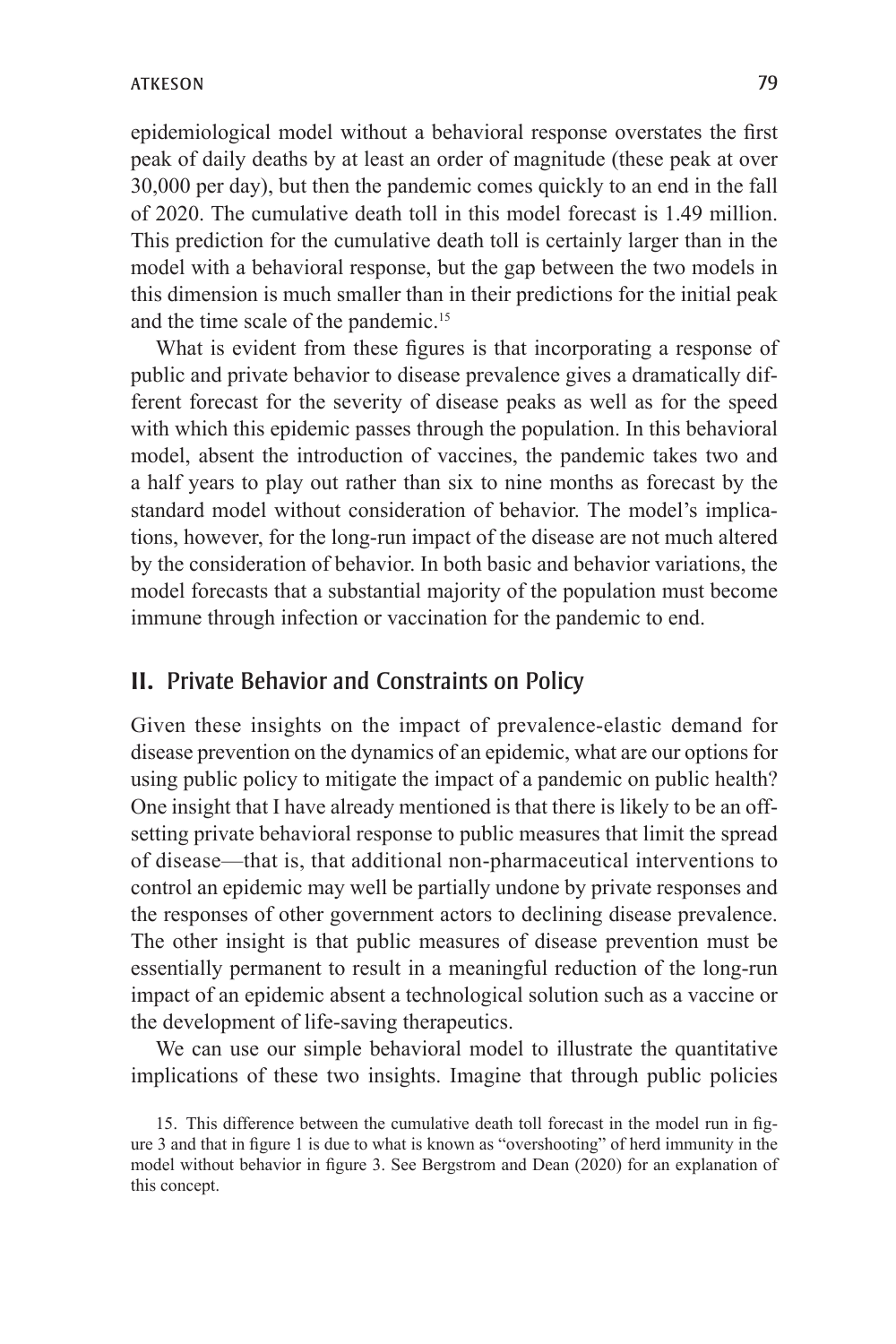facilitating a wide range of disease control measures such as mask wearing and social distancing protocols, testing and contact tracing with isolation of infectious persons, and other measures, it was possible to significantly reduce the transmission rate of COVID-19, holding fixed seasonality and the level of costly disease control measures undertaken by both private agents and state and local authorities. Imagine that these policy interventions are undertaken for a fixed period of time independent of disease prevalence. In this sense, I imagine that these interventions are undertaken independently of the political process that leads currently observed public interventions to rise and fall with disease prevalence. Here, for purposes of illustration, I imagine these interventions as being carried out by the federal government.

In figure 4, I show a simulation of the model with such measures put in place for a two-year period from May 1, 2020, through May 1, 2022. Here I assume that these additional mitigation measures are put in place independent of the level of daily deaths and that they act to reduce disease transmission by 40 percent—a factor of *exp(*−*0.5)*—on top of whatever reductions in transmission are brought about by private and public changes in behavior undertaken in response to disease prevalence. I show the model implications for daily deaths over a four-year period as a solid line and the data on the seven-day moving average of daily deaths in a dashed line. As we see in this figure, these disease control measures, when imposed on top of those arising in equilibrium from the prevalence-elastic demand of both private agents and public authorities for costly measures to control disease, have a significant impact in reducing deaths from the disease in the first year. Then, in this simulation, in early 2021, the arrival of the new variant and, in mid 2022, the abandonment of these disease control measures leads to significant spikes in forecast deaths. Over the long run, the cumulative death toll is 1.22 million—almost exactly what we found in the simulation in figure 1 that had no such additional disease control measures imposed. This simulation indicates sharply diminishing returns to additional nonpharmaceutical interventions absent a technological solution such as a vaccine or life-saving therapeutics.

#### *II.A. Waiting for a Technological Solution*

We saw in figure 4 that additional but temporary disease control measures do not significantly reduce the long-run public health impact of the epidemic in the absence of a technological solution such as vaccines or life-saving therapeutics. How does the analysis of the impact of such measures change when there is a good prospect that a vaccine or therapeutics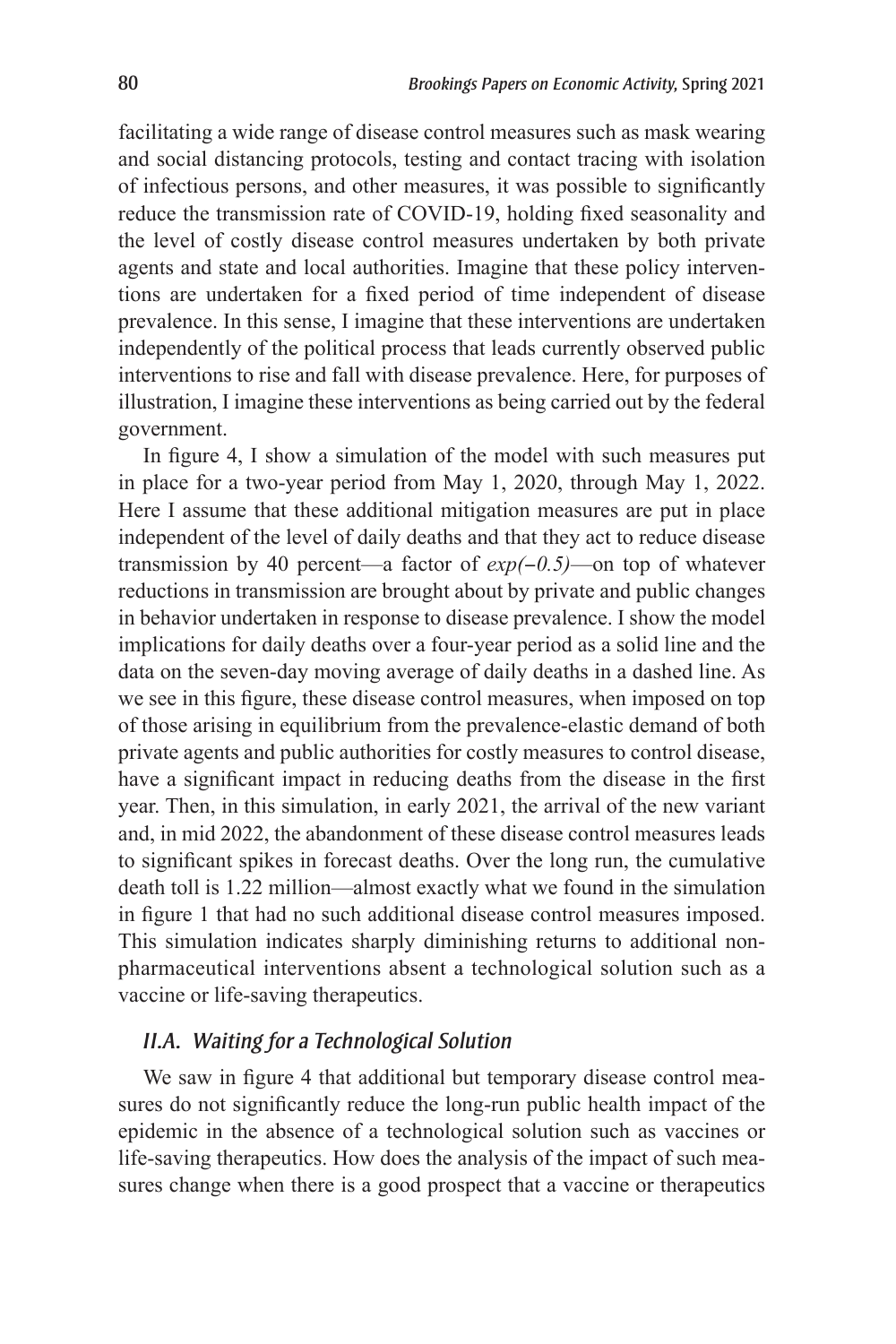

**Figure 4.** Daily Deaths with Extra Mitigation but No Vaccines

Sources: CDC and author's calculations.

Notes: Predictions of the model for the evolution of daily deaths from COVID-19 in a version in which disease control measures—such as masks, social distancing, testing with contact tracing, and isolation of the infected—cut the transmission rate of the disease by 40 percent, a factor of *exp(−0.5)*, holding fixed the level of private and state and local disease control efforts undertaken in response to the prevalence of the disease. These measures are assumed to be in place for two years from May 1, 2020, to May 1, 2022. While these disease control measures are effective in reducing deaths in the first year, they do not succeed in later years. The data on the seven-day moving average of daily deaths are shown in the dashed line. The cumulative death toll implied by this model is 1.22 million—nearly the same as shown in the simulation in figure 1.

might arrive? Here I use the model to show that such measures can have a significant long-run public health benefit in reducing deaths from disease while waiting for the arrival of that technological solution.

In figure 5, I show the implications of the model for the evolution of daily deaths (the solid line) when a program of vaccination starts on January 1, 2021, at a pace sufficient to succeed in protecting half of the US population by July 1, 2021. This vaccine is assumed to prevent both illness and disease transmission by the vaccinated. The data on the sevenday moving average of daily deaths are again shown in a dashed line. To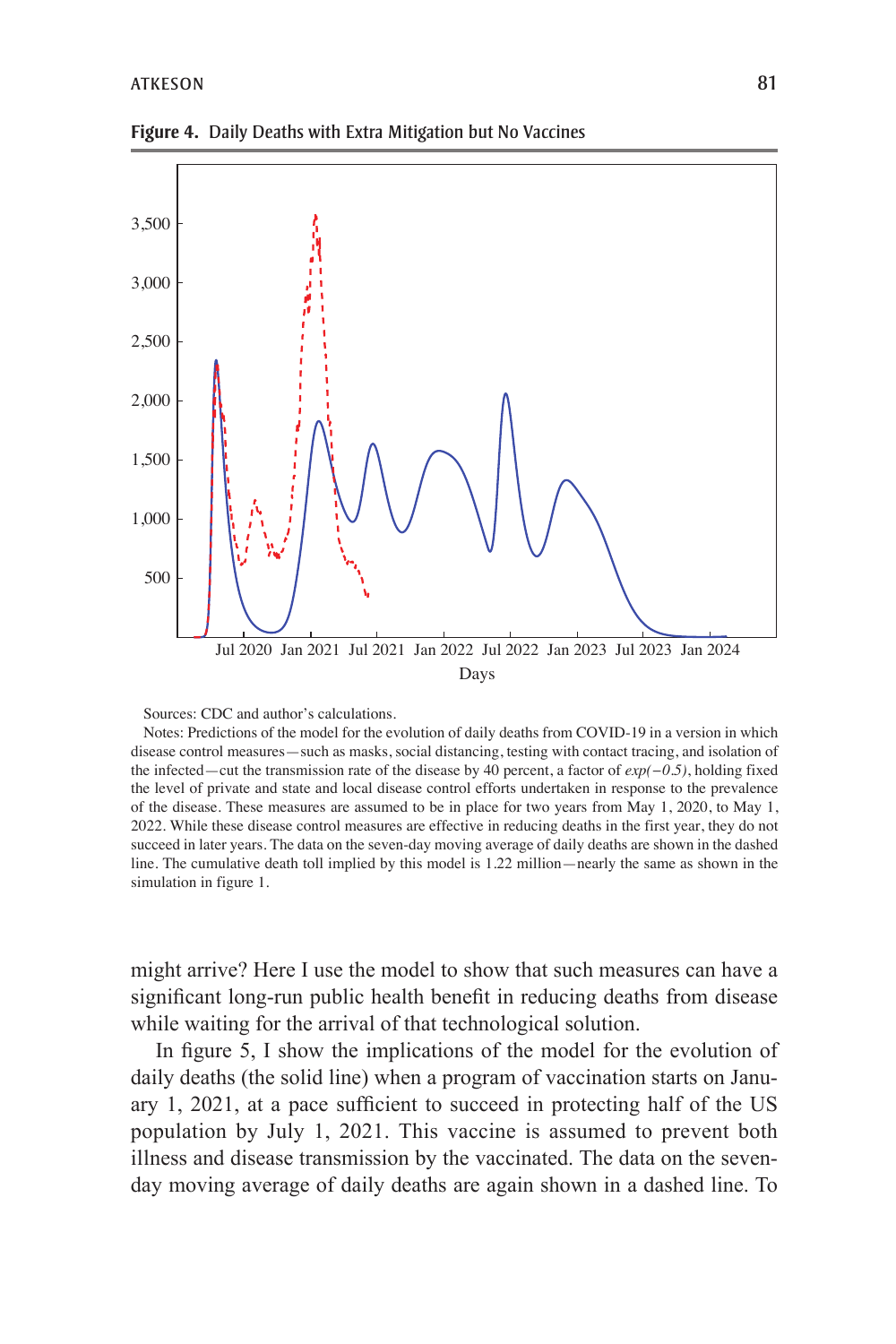

**Figure 5.** Daily Deaths with a Behavioral Response and Vaccines

Sources: CDC and author's calculations.

Notes: Predictions of the model for daily deaths from COVID-19 (in the solid line) in a simulation with a vaccination program starting on January 1, 2021, that proceeds at a rate fast enough to protect half of the population by July 1, 2021. In this simulation, the vaccine is assumed to protect against illness and to prevent disease transmission by the vaccinated. The data on the seven-day moving average of daily deaths are shown in the dashed line. To see the predicted impact of the vaccine on the dynamics of the epidemic, compare the solid line for model-implied daily deaths in 2021 in figure 1 to the solid line here. The cumulative death toll over a five-year period in this simulation is 595,000.

see the model-implied impact of this vaccination program on the epidemic, one can compare the solid lines in figures 1 and 5. Here we see that, in the model, this vaccination program significantly reduces the forecast impact of the new variant in late spring 2021 and brings the epidemic to an end late by summer or fall 2021. Note that here the vaccination program succeeds despite the model-implied relaxation of public and private efforts at disease prevention in response to falling daily deaths.

The long-run death toll predicted by the model with this vaccination program is 595,000, less than half of what is forecast in the absence of a vaccine (in the simulations in figures 1 and 4). In this sense, the vaccination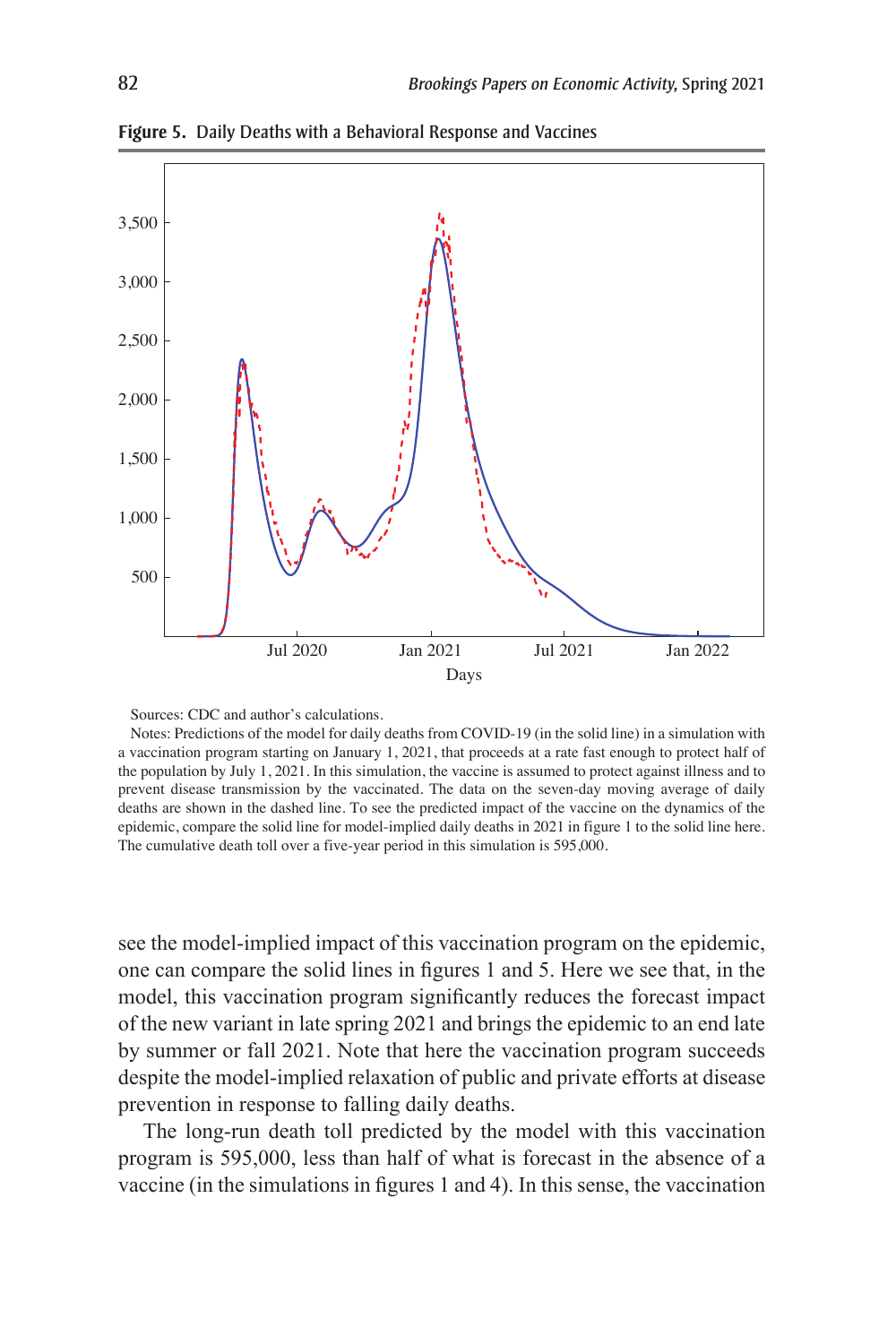program succeeds in substantially reducing cumulative deaths in a manner that a two-year program of disease mitigation absent a vaccine does not.

But now consider the model-implied scenario for cumulative deaths if the temporary disease mitigation measures used in the simulation in figure 4 had been imposed starting May 1, 2020, and the same vaccination program applied in the simulation in figure 5 had started on January 1, 2021. With this combination of temporary disease mitigation measures and a successful vaccination program, the cumulative death toll implied by the model would have been only 302,000. Clearly, the combination of temporary disease control measures applied while waiting for a technological solution can save many lives. The lesson here is that there are tremendous complementarities between early and aggressive mitigation and the development of a technological solution such as vaccines or life-saving therapeutics in terms of reducing the public health impact of a pandemic.

### **III.** Conclusion

The global COVID-19 pandemic has clearly demonstrated that the risks from the emergence of new infectious diseases, which epidemiologists have been speaking about for years, are terribly real. This pandemic has also posed a severe test of public health strategies and capabilities worldwide. In many countries, the associated economic impact has been as severe as any downturn seen since the Great Depression. How might we do better next time?

Based on the lessons about the interaction of behavior and disease dynamics discussed here, I suggest the following three-part strategy to improve our public health and economic response to emerging infectious disease.

First, we need to invest in our disease surveillance capabilities worldwide, perhaps using the infrastructure developed for worldwide influenza surveillance as a model.<sup>16</sup> It is certainly worth a lot of money to have the capacity to identify the threat from a new infectious disease anywhere in the world before it gets going so as to buy time to mount a public health and scientific response.

Second, we must consolidate all that has been learned about the implementation of non-pharmaceutical public health measures for disease control

16. World Health Organization, "Preventing the Next Human Influenza Pandemic: Celebrating 10 Years of the Pandemic Influenza Preparedness Framework," https://www.who.int/ news/item/21-05-2021-preventing-the-next-human-influenza-pandemic-celebrating-10-yearsof-the-pandemic-influenza-preparedness-framework.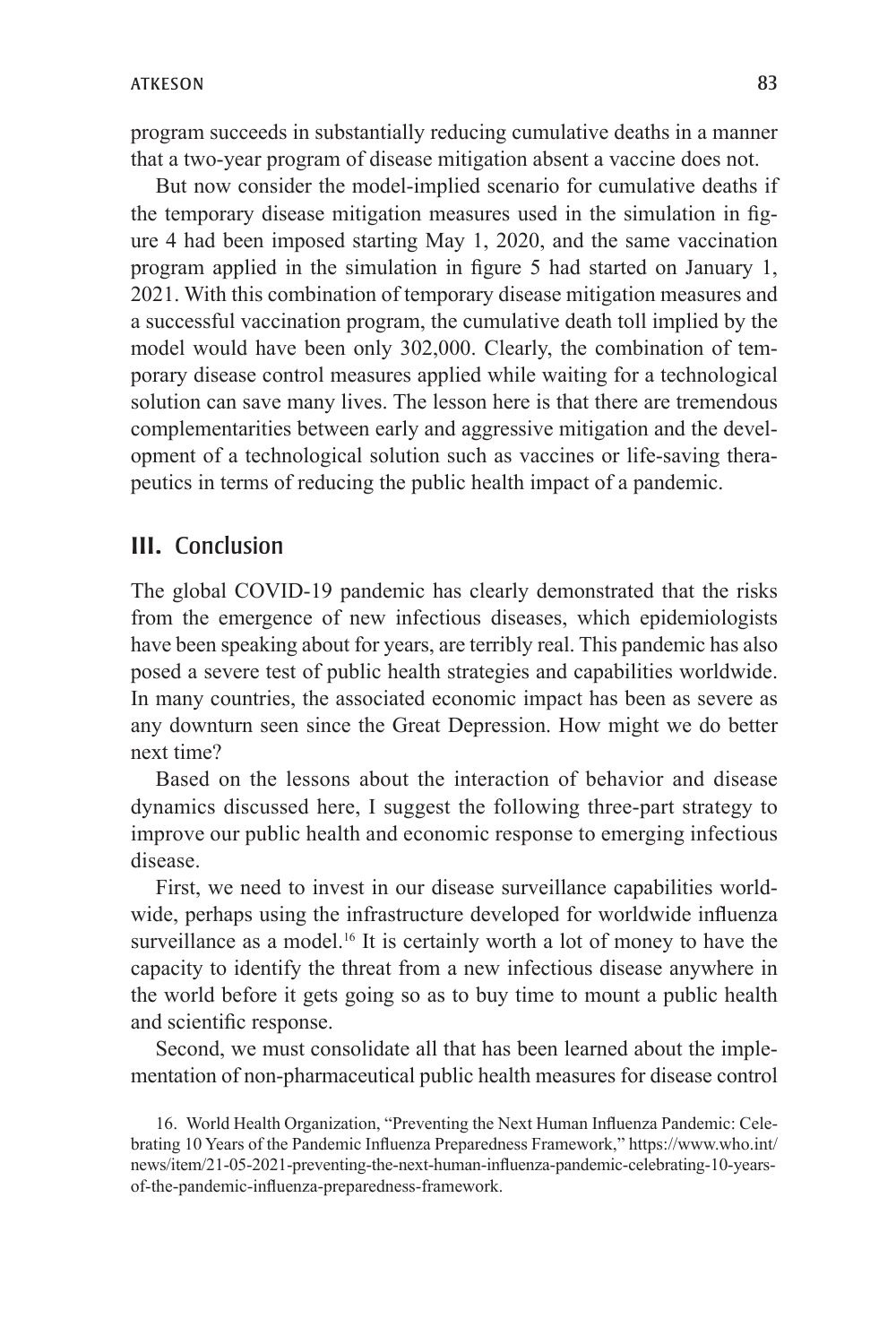over the past year so that we might be able to quickly implement those measures that have been proven to effectively slow the spread of an infectious disease with the least cost to the economy. Given the widespread discussion of pandemic fatigue in the population, we should also look at policies for infectious disease control that have low personal costs and thus have a greater chance of enjoying widespread voluntary adherence. A number of countries, many of them in Asia, have been able to keep COVID-19 infections and deaths to low levels over the course of the past year with effective public health interventions based on travel restrictions, testing, contact tracing, and isolation of infected individuals while preserving considerable economic activity and personal autonomy. Several universities in the United States have also succeeded at control of COVID-19 infections with extensive testing and isolation regimes.<sup>17</sup> As we have seen from the model simulations in this paper and these real-world experiences, public health measures that allow us to wait for the development of a technological solution to a global pandemic with minimal loss of life and economic damage can be extremely valuable. Given the public-good nature of infectious disease surveillance and public health system preparedness to implement rapidly scalable countermeasures, it seems a high priority to fund these capabilities at the federal level.

Third, we need to invest in new models for accelerating the development, financing, and distribution of vaccines and life-saving therapeutics for emergent disease. In the end, it is these technological solutions that will allow us to contain the long-run impact of new pandemics once they become global.<sup>18</sup>

To illustrate the urgency of addressing these public health priorities now, consider one final model scenario. As long as COVID-19 remains prevalent worldwide, new mutations of the virus are likely to emerge and there is increasing evidence that such mutations might allow COVID-19 to evade the immunity conferred by prior infection and vaccines. In such a scenario, COVID-19 could be an endemic seasonal disease that might

17. See, for example, the experience of the University of Illinois at Urbana-Champaign and that of Georgia Tech: University of Illinois, "On-Campus COVID-19 Testing Data Dashboard," https://covid19.illinois.edu/on-campus-covid-19-testing-data-dashboard/; Georgia Tech, "Covid-19 Exposure and Health Alerts," https://health.gatech.edu/coronavirus/healthalerts.

18. See Council of Economic Advisers (2019) for a careful analysis of the economic and public health rationale for a large federal investment in such technologies. See Angus, Gordon, and Bauchner (2021) for a discussion of current difficulties in conducting rapid clinical trials of new treatments in the United States.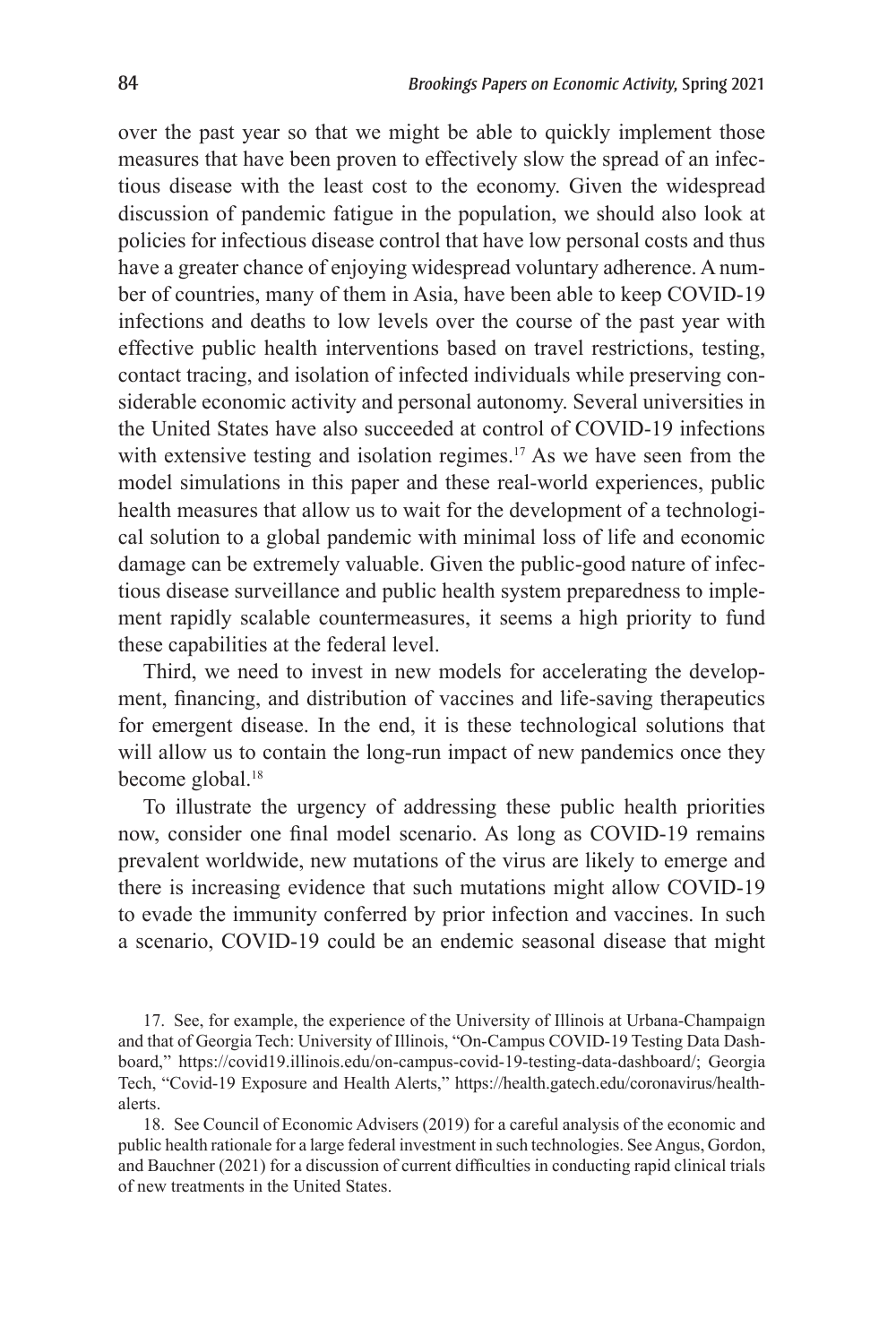



Source: Author's calculations.

Notes: Predictions of the model for daily deaths from COVID-19 (solid line) in a simulation with a vaccination program starting on January 1, 2021, that proceeds at a rate fast enough to protect half of the population by July 1, 2021. The data on the seven-day moving average of daily deaths are shown in the dashed line. In this simulation, immunity acquired from prior infection or vaccination is assumed to last 18 months on average. The vaccination program is assumed to continue at a constant rate throughout the entire period with new booster shots conferring immunity against new variants as they occur. Even with a program of booster vaccines and continued prevalence-elastic behavior, in this simulation roughly 100,000 Americans die each year from COVID-19 on a persistent basis.

require essentially permanent efforts at disease control.19 To illustrate how such a scenario might play out, I simulate the model with vaccines shown in figure 5 with a version of the virus circulating that is two-thirds more transmissible than the original virus, but in which immunity from infection or vaccination lasts on average for only 18 months. I show the resulting forecast path of daily deaths in the United States from COVID-19 over a five-year period in figure 6. In this simulation, I assume that the vaccination

<sup>19.</sup> See, for example, Murray and Piot (2021); see also Lavine, Bjornstad, and Antia (2021).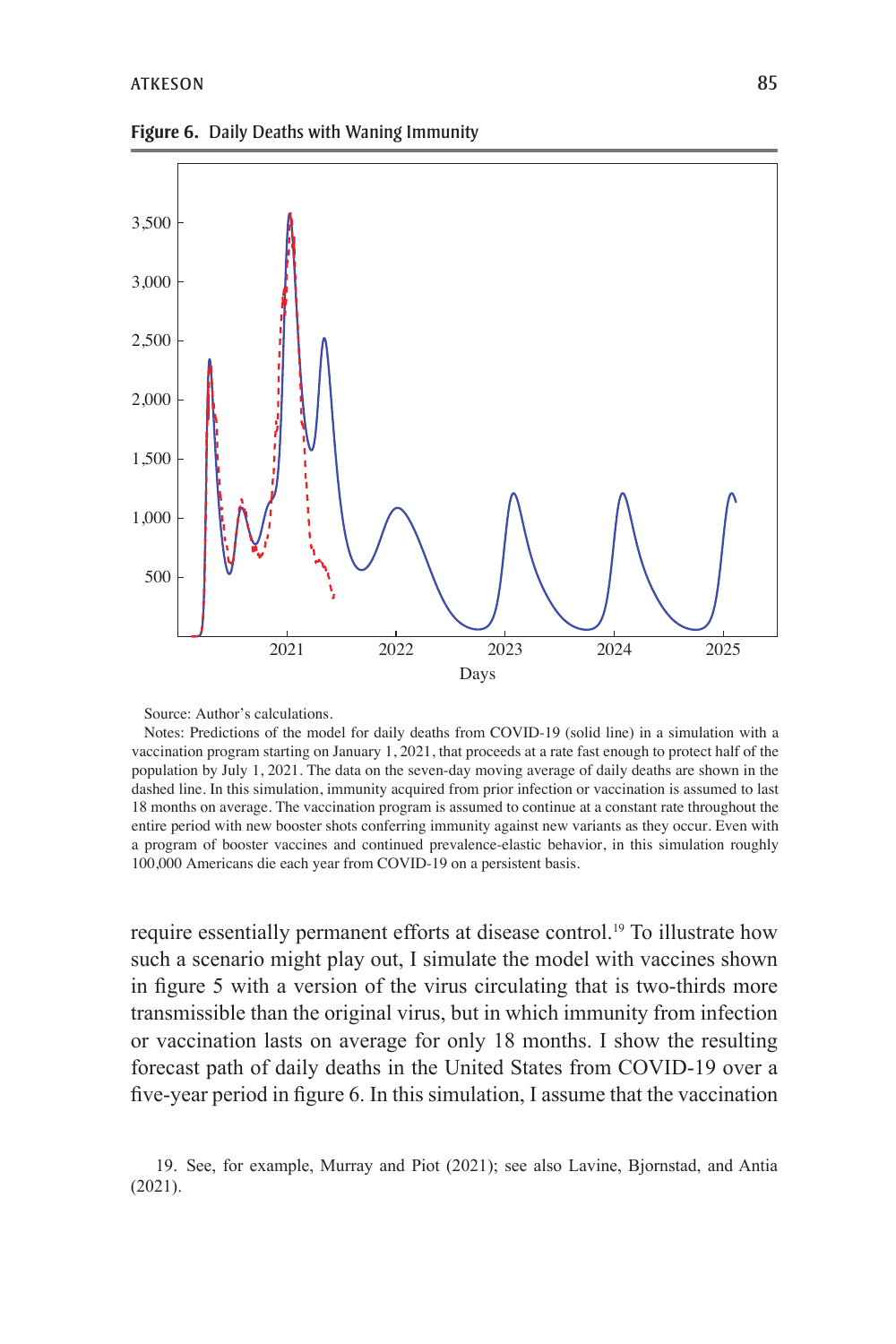program continues at a constant rate of roughly 1.3 million vaccinations per day throughout the forecast period. As one can see in this figure, the epidemic is forecast in this scenario to settle into a regular seasonal pattern killing over 100,000 Americans per year even with new vaccines and a response of public and private behavior to the changing prevalence of the disease. Clearly, in such a scenario, we would benefit greatly from finding ways to mitigate this disease on an ongoing basis at a lower economic cost.

**ACKNOWLEDGMENTS** I would like to thank Michael Droste, Karen Kopecky, Ben Moll, Steven Shafer, James Stock, and Tao Zha for many useful conversations.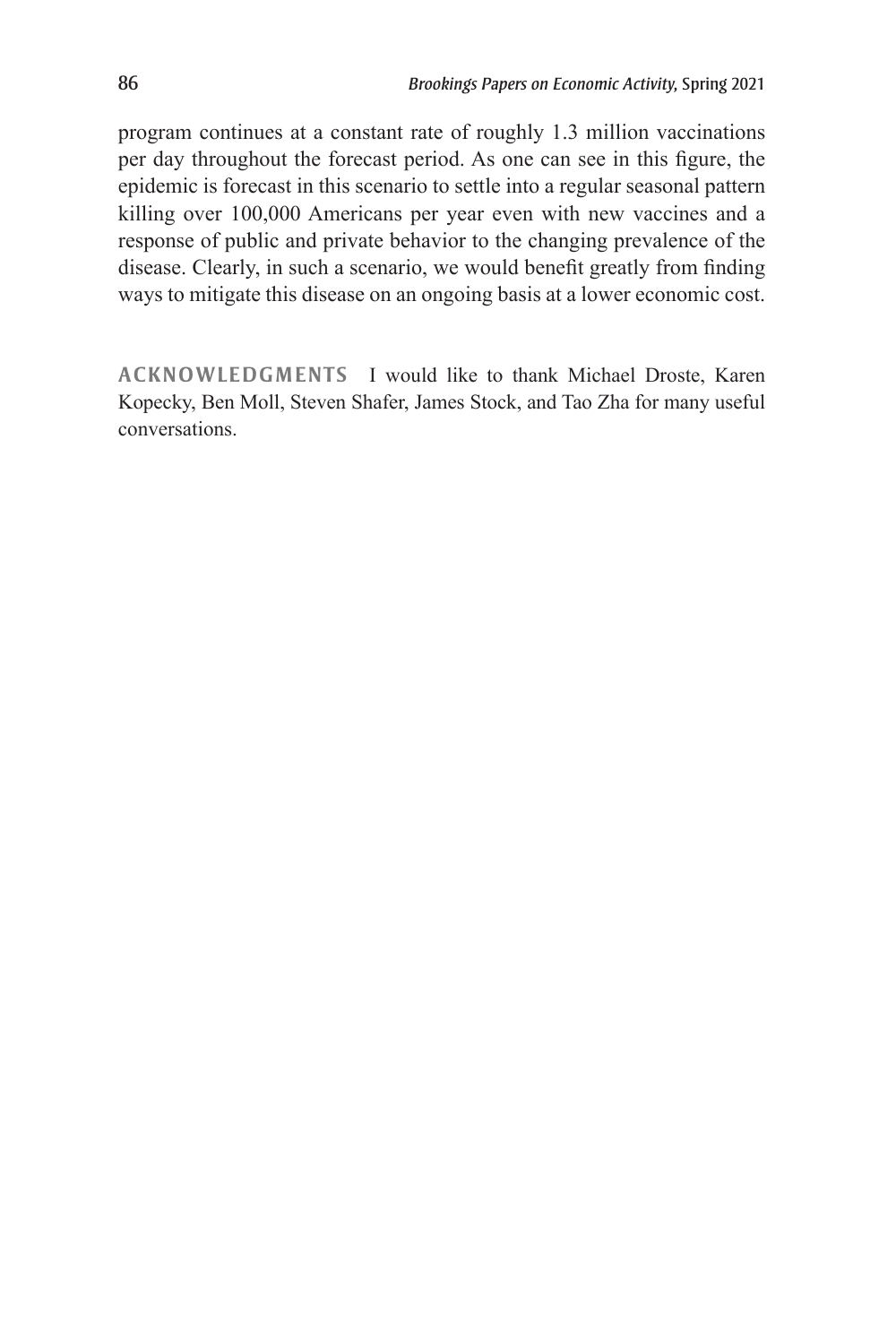## **References**

- Akbarpour, Mohammad, Cody Cook, Aude Marzuoli, Simon Mongey, Abhishek Nagaraj, Matteo Saccarola, Pietro Tebaldi, Shoshana Vasserman, and Hanbin Yang. 2020. "Socioeconomic Network Heterogeneity and Pandemic Policy Response." Working Paper 27374. Cambridge, Mass.: National Bureau of Economic Research. https://www.nber.org/papers/w27374.
- Angus, Derek C., Anthony C. Gordon, and Howard Bauchner. 2021. "Emerging Lessons from COVID-19 for the US Clinical Research Enterprise." *JAMA* 325, no. 12: 1159–61.
- Armstrong, Gregory L., Laura A. Conn, and Robert W. Pinner. 1999. "Trends in Infectious Disease Mortality in the United States during the 20th Century." *JAMA* 281, no. 1: 61–66. https://doi.org/doi:10.1001/jama.281.1.61.
- Atkeson, Andrew. 2020. "What Will Be the Economic Impact of COVID-19 in the US? Rough Estimates of Disease Scenarios." Working Paper 26867. Cambridge, Mass.: National Bureau of Economic Research. https://www.nber.org/papers/ w26867.
- Atkeson, Andrew. 2021. "A Parsimonious Behavioral SEIR Model of the 2020 COVID Epidemic in the United States and the United Kingdom." Working Paper 28434. Cambridge, Mass.: National Bureau of Economic Research. https://www.nber.org/papers/w28434.
- Atkeson, Andrew, Karen A. Kopecky, and Tao Zha. 2021. *Behavior and the Transmission of COVID-19*. Staff Report 618. Minneapolis: Federal Reserve Bank of Minneapolis. https://www.minneapolisfed.org/research/staff-reports/behaviorand-the-transmission-of-covid19.
- Azzimonti, Marina, Alessandra Fogli, Fabrizio Perri, and Mark Ponder. 2020. "Pandemic Control in ECON-EPI Networks." Working Paper 27741. Cambridge, Mass.: National Bureau of Economic Research. https://www.nber.org/papers/ w27741.
- Bergstrom, Carl T., and Natalie Dean. 2020. "What the Proponents of 'Natural' Herd Immunity Don't Say." *New York Times*, May 1. https://www.nytimes.com/ 2020/05/01/opinion/sunday/coronavirus-herd-immunity.html.
- Boppart, Timo, Karl Harmenberg, John Hassler, Per Krusell, and Jonna Olsson. 2020. "Integrated Epi-Econ Assessment." Working Paper 28282. Cambridge, Mass.: National Bureau of Economic Research. https://www.nber.org/papers/ w28282.
- Council of Economic Advisers. 2019. *Mitigating the Impact of Pandemic Influenza through Vaccine Innovation*. Washington: Author. https://trumpwhitehouse. archives.gov/wp-content/uploads/2019/09/Mitigating-the-Impact-of-Pandemic-Influenza-through-Vaccine-Innovation.pdf.
- Davies, Nicholas G., Sam Abbott, Rosanna C. Barnard, Christopher I. Jarvis, Adam J. Kucharski, James D. Munday, and others. 2021. "Estimated Transmissibility and Impact of SARS-CoV-2 Lineage B.1.1.7 in England." *Science* 372, no. 6538. https://science.sciencemag.org/content/372/6538/eabg3055.